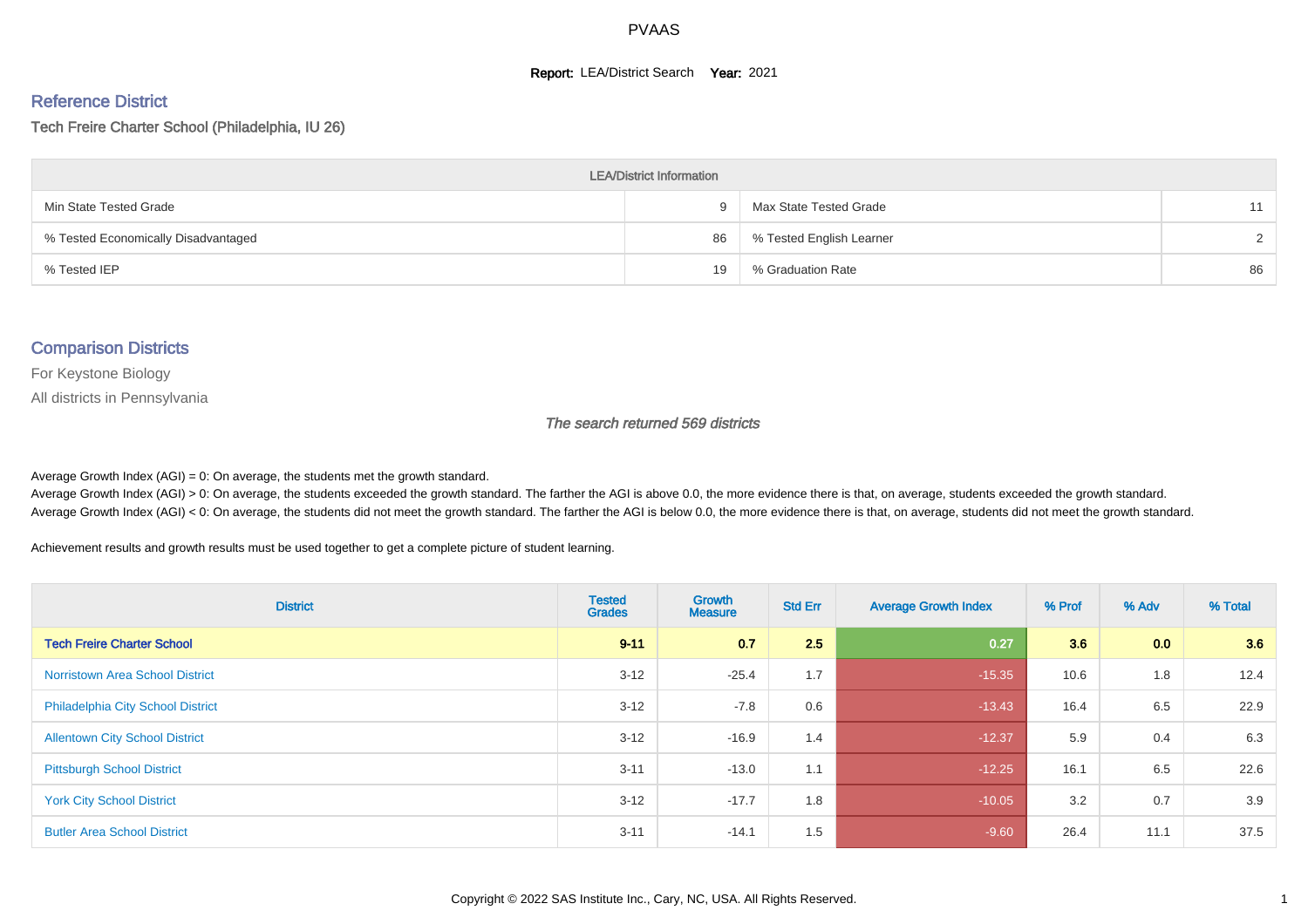| <b>District</b>                                    | <b>Tested</b><br><b>Grades</b> | <b>Growth</b><br><b>Measure</b> | <b>Std Err</b> | <b>Average Growth Index</b> | % Prof | % Adv | % Total |
|----------------------------------------------------|--------------------------------|---------------------------------|----------------|-----------------------------|--------|-------|---------|
| <b>Tech Freire Charter School</b>                  | $9 - 11$                       | 0.7                             | 2.5            | 0.27                        | 3.6    | 0.0   | 3.6     |
| <b>Muhlenberg School District</b>                  | $3 - 10$                       | $-17.8$                         | 1.9            | $-9.34$                     | 12.4   | 4.6   | 17.0    |
| <b>North Hills School District</b>                 | $3 - 11$                       | $-15.8$                         | 1.8            | $-8.84$                     | 26.4   | 19.8  | 46.2    |
| <b>Cheltenham School District</b>                  | $3 - 11$                       | $-17.6$                         | 2.0            | $-8.74$                     | 24.4   | 8.3   | 32.6    |
| <b>Williamsport Area School District</b>           | $3 - 11$                       | $-11.7$                         | 1.4            | $-8.29$                     | 18.2   | 10.5  | 28.7    |
| <b>West Side CTC</b>                               | $9 - 10$                       | $-32.0$                         | 3.9            | $-8.16$                     | 5.9    | 0.0   | 5.9     |
| Ambridge Area School District                      | $3 - 12$                       | $-19.4$                         | 2.5            | $-7.64$                     | 23.2   | 5.6   | 28.9    |
| <b>Lancaster School District</b>                   | $3 - 12$                       | $-10.0$                         | 1.4            | $-7.22$                     | 9.0    | 3.9   | 12.8    |
| <b>Greater Latrobe School District</b>             | $3 - 11$                       | $-14.1$                         | 2.0            | $-7.14$                     | 41.0   | 12.6  | 53.6    |
| <b>York Co School Of Technology</b>                | $9 - 12$                       | $-10.9$                         | 1.6            | $-6.79$                     | 22.6   | 4.0   | 26.6    |
| <b>Hempfield Area School District</b>              | $3 - 12$                       | $-10.2$                         | 1.6            | $-6.37$                     | 28.1   | 19.2  | 47.3    |
| <b>Kennett Consolidated School District</b>        | $3 - 11$                       | $-10.4$                         | 1.7            | $-6.27$                     | 28.7   | 14.0  | 42.7    |
| <b>Big Beaver Falls Area School District</b>       | $3 - 11$                       | $-17.9$                         | $2.8\,$        | $-6.27$                     | 9.4    | 2.8   | 12.2    |
| <b>New Castle Area School District</b>             | $3 - 12$                       | $-13.6$                         | 2.3            | $-5.99$                     | 17.6   | 2.0   | 19.5    |
| <b>Coatesville Area School District</b>            | $3 - 11$                       | $-9.5$                          | 1.6            | $-5.81$                     | 12.8   | 3.3   | 16.2    |
| <b>Central Cambria School District</b>             | $3 - 11$                       | $-12.7$                         | 2.3            | $-5.61$                     | 19.4   | 7.4   | 26.9    |
| <b>Aliquippa School District</b>                   | $3 - 11$                       | $-20.0$                         | 3.6            | $-5.54$                     | 1.7    | 0.0   | 1.7     |
| <b>Frazier School District</b>                     | $3 - 11$                       | $-18.9$                         | 3.4            | $-5.49$                     | 18.3   | 1.4   | 19.7    |
| <b>Lincoln Park Performing Arts Charter School</b> | $7 - 11$                       | $-14.9$                         | 2.7            | $-5.45$                     | 39.3   | 8.9   | 48.2    |
| <b>Washington School District</b>                  | $3 - 11$                       | $-15.9$                         | 2.9            | $-5.44$                     | 12.9   | 1.7   | 14.7    |
| Philadelphia Academy Charter School                | $3 - 11$                       | $-14.7$                         | 2.7            | $-5.42$                     | 21.6   | 3.9   | 25.5    |
| <b>Bristol Township School District</b>            | $3 - 11$                       | $-7.4$                          | 1.4            | $-5.32$                     | 13.8   | 4.6   | 18.4    |
| <b>Wilkes-Barre Area School District</b>           | $3 - 11$                       | $-12.4$                         | 2.4            | $-5.18$                     | 14.2   | 3.7   | 17.9    |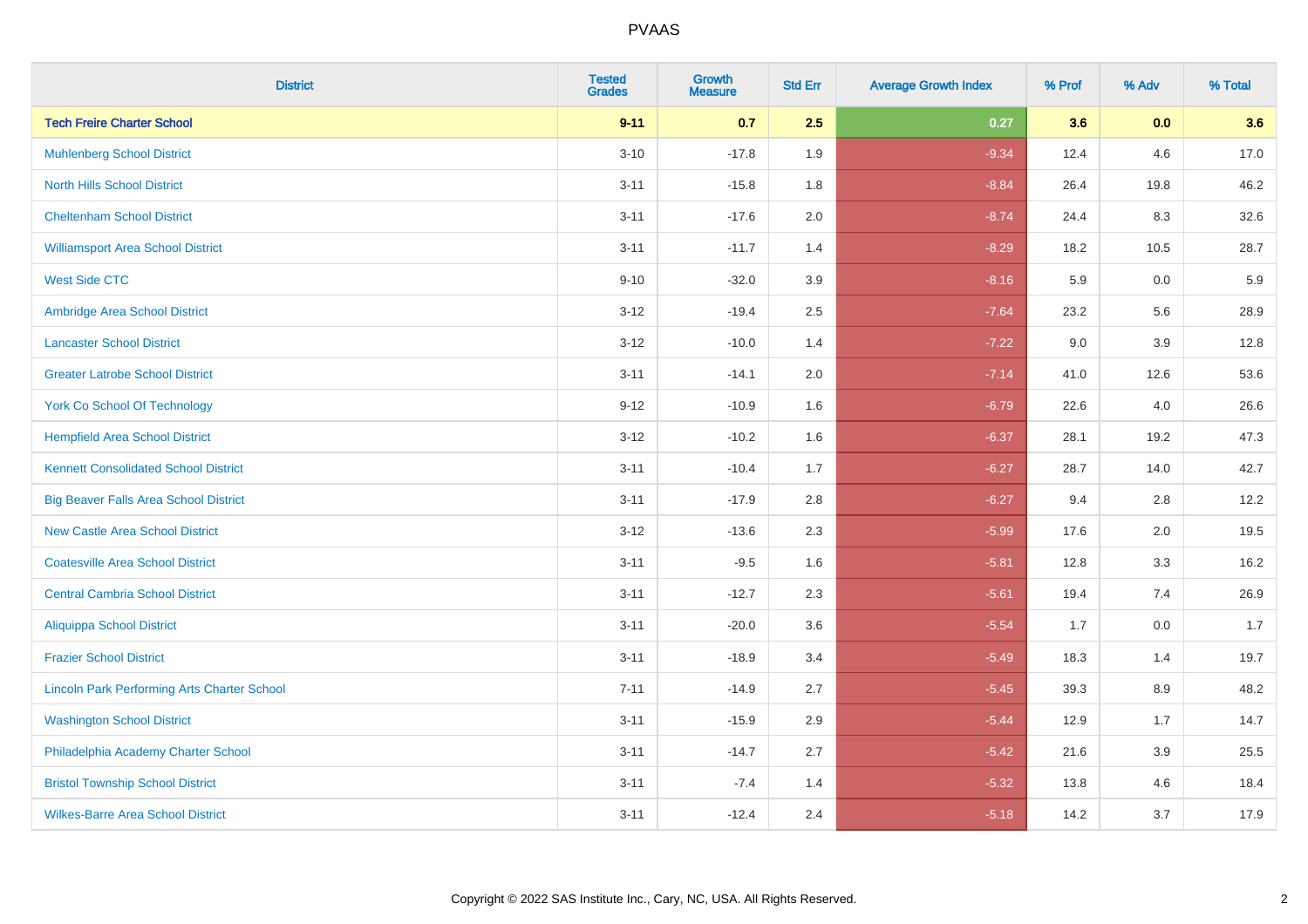| <b>District</b>                                   | <b>Tested</b><br><b>Grades</b> | <b>Growth</b><br><b>Measure</b> | <b>Std Err</b> | <b>Average Growth Index</b> | % Prof | % Adv   | % Total  |
|---------------------------------------------------|--------------------------------|---------------------------------|----------------|-----------------------------|--------|---------|----------|
| <b>Tech Freire Charter School</b>                 | $9 - 11$                       | 0.7                             | 2.5            | 0.27                        | 3.6    | 0.0     | 3.6      |
| <b>East Lycoming School District</b>              | $3 - 11$                       | $-10.9$                         | 2.1            | $-5.08$                     | 22.5   | 8.2     | $30.8\,$ |
| Meyersdale Area School District                   | $3 - 11$                       | $-16.1$                         | 3.3            | $-4.94$                     | 20.3   | 5.8     | 26.1     |
| <b>Trinity Area School District</b>               | $3 - 11$                       | $-8.7$                          | 1.8            | $-4.87$                     | 20.9   | 9.8     | 30.8     |
| <b>Executive Education Academy Charter School</b> | $3 - 10$                       | $-14.6$                         | 3.0            | $-4.81$                     | 8.5    | 1.2     | 9.8      |
| <b>Chartiers-Houston School District</b>          | $3 - 10$                       | $-16.5$                         | 3.5            | $-4.79$                     | 26.3   | 6.6     | 32.9     |
| <b>West Mifflin Area School District</b>          | $3 - 12$                       | $-11.9$                         | 2.5            | $-4.77$                     | 15.9   | 4.0     | 19.9     |
| Lehigh Valley Charter High School For The Arts    | $9 - 10$                       | $-11.8$                         | 2.5            | $-4.76$                     | 28.9   | 5.7     | 34.6     |
| <b>Girard School District</b>                     | $3 - 11$                       | $-12.3$                         | 2.6            | $-4.76$                     | 29.7   | 18.9    | 48.6     |
| <b>Neshannock Township School District</b>        | $3 - 10$                       | $-12.5$                         | 2.7            | $-4.73$                     | 29.0   | 13.0    | 42.0     |
| <b>Fannett-Metal School District</b>              | $3 - 11$                       | $-22.3$                         | 4.8            | $-4.65$                     | 16.4   | 6.6     | 23.0     |
| <b>Derry Area School District</b>                 | $3 - 11$                       | $-11.8$                         | 2.6            | $-4.53$                     | 34.8   | 6.1     | 40.9     |
| <b>Northwestern School District</b>               | $3 - 11$                       | $-14.6$                         | 3.2            | $-4.51$                     | 32.5   | 13.7    | 46.2     |
| <b>Dunmore School District</b>                    | $3 - 11$                       | $-12.2$                         | 2.7            | $-4.51$                     | 15.0   | 5.3     | 20.4     |
| <b>Hanover Public School District</b>             | $3 - 11$                       | $-12.4$                         | 2.7            | $-4.50$                     | 22.7   | 6.2     | 28.9     |
| Jim Thorpe Area School District                   | $3 - 11$                       | $-10.9$                         | 2.4            | $-4.48$                     | 19.5   | $6.0\,$ | 25.5     |
| <b>Greenville Area School District</b>            | $3 - 11$                       | $-13.2$                         | 3.0            | $-4.45$                     | 32.1   | 4.6     | 36.7     |
| <b>Chambersburg Area School District</b>          | $3 - 11$                       | $-5.6$                          | 1.3            | $-4.42$                     | 24.2   | 15.2    | 39.4     |
| <b>General Mclane School District</b>             | $3 - 11$                       | $-10.7$                         | 2.4            | $-4.40$                     | 34.0   | 15.6    | 49.6     |
| <b>Big Spring School District</b>                 | $3 - 11$                       | $-9.8$                          | 2.3            | $-4.32$                     | 23.6   | 12.9    | 36.5     |
| <b>Interboro School District</b>                  | $3 - 12$                       | $-8.4$                          | 2.0            | $-4.27$                     | 27.6   | 6.4     | 34.1     |
| <b>Central Dauphin School District</b>            | $3 - 11$                       | $-5.2$                          | 1.2            | $-4.24$                     | 29.3   | 8.7     | 38.0     |
| <b>Chartiers Valley School District</b>           | $3 - 11$                       | $-9.1$                          | 2.1            | $-4.23$                     | 20.7   | 17.4    | 38.0     |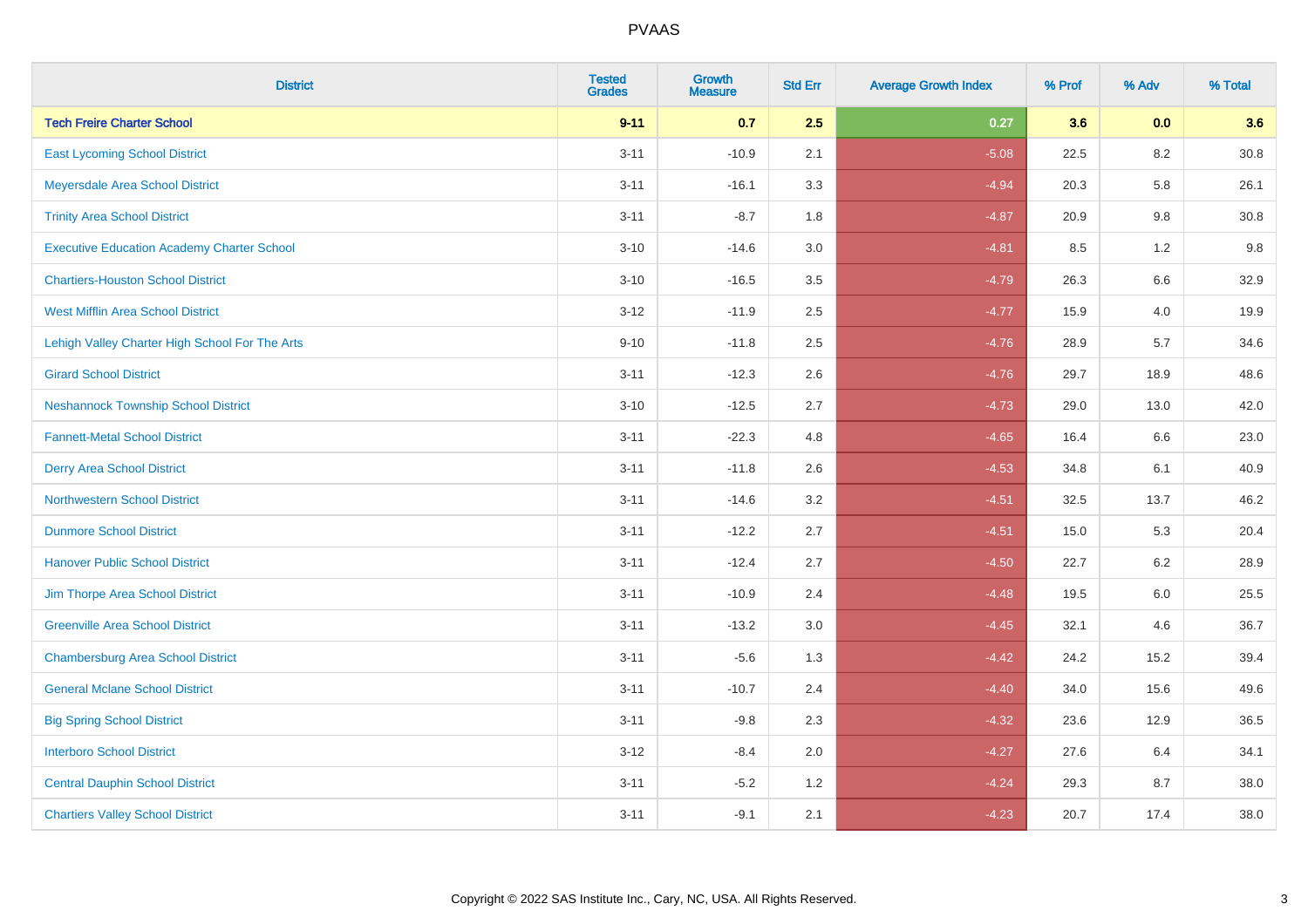| <b>District</b>                               | <b>Tested</b><br><b>Grades</b> | <b>Growth</b><br><b>Measure</b> | <b>Std Err</b> | <b>Average Growth Index</b> | % Prof | % Adv | % Total |
|-----------------------------------------------|--------------------------------|---------------------------------|----------------|-----------------------------|--------|-------|---------|
| <b>Tech Freire Charter School</b>             | $9 - 11$                       | 0.7                             | 2.5            | 0.27                        | 3.6    | 0.0   | 3.6     |
| <b>Central Fulton School District</b>         | $3 - 11$                       | $-13.3$                         | 3.2            | $-4.20$                     | 18.1   | 9.7   | 27.8    |
| <b>Williamsburg Community School District</b> | $3 - 11$                       | $-16.9$                         | 4.1            | $-4.14$                     | 22.4   | 0.0   | 22.4    |
| <b>Panther Valley School District</b>         | $3 - 12$                       | $-13.3$                         | 3.2            | $-4.10$                     | 31.5   | 4.1   | 35.6    |
| <b>Moniteau School District</b>               | $3 - 11$                       | $-11.8$                         | 2.9            | $-4.07$                     | 22.6   | 5.0   | 27.6    |
| <b>Mid Valley School District</b>             | $3 - 10$                       | $-11.1$                         | 2.7            | $-4.07$                     | 28.3   | 8.1   | 36.4    |
| <b>Mcguffey School District</b>               | $3 - 11$                       | $-12.1$                         | 3.0            | $-4.06$                     | 12.8   | 5.9   | 18.6    |
| <b>Southmoreland School District</b>          | $3 - 11$                       | $-12.5$                         | 3.1            | $-4.04$                     | 33.3   | 15.5  | 48.8    |
| <b>Milton Area School District</b>            | $3 - 11$                       | $-10.1$                         | 2.5            | $-4.04$                     | 23.0   | 11.3  | 34.2    |
| <b>Scranton School District</b>               | $3 - 12$                       | $-10.1$                         | 2.5            | $-4.04$                     | 20.0   | 7.7   | 27.7    |
| <b>Deer Lakes School District</b>             | $3 - 11$                       | $-10.0$                         | 2.5            | $-4.02$                     | 27.7   | 9.9   | 37.6    |
| <b>Ellwood City Area School District</b>      | $3 - 11$                       | $-12.5$                         | 3.1            | $-4.00$                     | 26.7   | 8.7   | 35.4    |
| <b>Plum Borough School District</b>           | $3 - 11$                       | $-9.4$                          | 2.4            | $-3.98$                     | 32.9   | 27.4  | 60.4    |
| <b>Windber Area School District</b>           | $3 - 11$                       | $-11.9$                         | 3.0            | $-3.94$                     | 41.0   | 10.3  | 51.3    |
| <b>Tussey Mountain School District</b>        | $3 - 12$                       | $-13.0$                         | 3.3            | $-3.93$                     | 11.1   | 3.2   | 14.3    |
| <b>Bethlehem Area School District</b>         | $3 - 11$                       | $-4.5$                          | 1.1            | $-3.91$                     | 20.4   | 11.3  | 31.7    |
| <b>Tacony Academy Charter School</b>          | $3 - 11$                       | $-12.9$                         | 3.3            | $-3.90$                     | 8.6    | 1.4   | 10.0    |
| <b>Grove City Area School District</b>        | $3 - 12$                       | $-8.8$                          | 2.3            | $-3.89$                     | 25.6   | 16.4  | 42.0    |
| <b>Pittston Area School District</b>          | $3 - 11$                       | $-8.2$                          | 2.2            | $-3.75$                     | 26.7   | 14.8  | 41.5    |
| <b>Mohawk Area School District</b>            | $3 - 11$                       | $-10.5$                         | 2.8            | $-3.75$                     | 35.1   | 10.6  | 45.7    |
| Jefferson County-Dubois AVTS                  | $9 - 11$                       | $-11.7$                         | 3.1            | $-3.72$                     | 17.6   | 2.8   | 20.4    |
| <b>Shade-Central City School District</b>     | $3 - 11$                       | $-14.6$                         | 4.0            | $-3.68$                     | 9.6    | 0.0   | 9.6     |
| <b>Old Forge School District</b>              | $3 - 12$                       | $-11.3$                         | 3.1            | $-3.62$                     | 28.6   | 13.2  | 41.8    |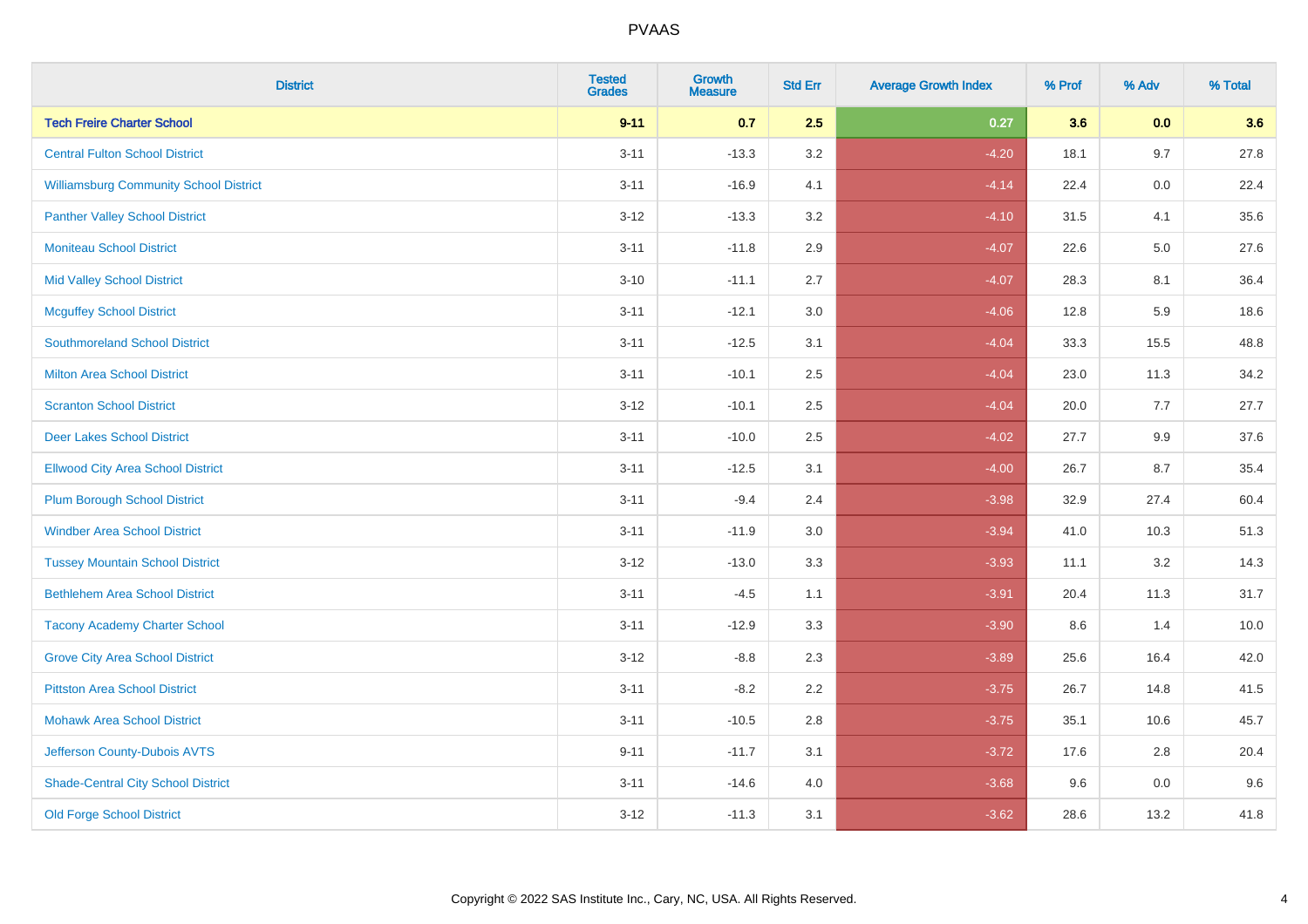| <b>District</b>                           | <b>Tested</b><br><b>Grades</b> | <b>Growth</b><br><b>Measure</b> | <b>Std Err</b> | <b>Average Growth Index</b> | % Prof | % Adv | % Total |
|-------------------------------------------|--------------------------------|---------------------------------|----------------|-----------------------------|--------|-------|---------|
| <b>Tech Freire Charter School</b>         | $9 - 11$                       | 0.7                             | 2.5            | 0.27                        | 3.6    | 0.0   | 3.6     |
| <b>West York Area School District</b>     | $3 - 12$                       | $-9.8$                          | 2.7            | $-3.57$                     | 21.9   | 10.9  | 32.8    |
| Morrisville Borough School District       | $3 - 11$                       | $-13.1$                         | 3.7            | $-3.52$                     | 4.9    | 1.6   | 6.6     |
| Mechanicsburg Area School District        | $3 - 11$                       | $-5.7$                          | 1.6            | $-3.48$                     | 35.1   | 16.0  | 51.2    |
| <b>South Park School District</b>         | $3 - 11$                       | $-8.8$                          | 2.5            | $-3.46$                     | 28.1   | 17.0  | 45.2    |
| <b>Burgettstown Area School District</b>  | $3 - 11$                       | $-11.2$                         | 3.2            | $-3.46$                     | 16.0   | 2.7   | 18.7    |
| <b>Ligonier Valley School District</b>    | $3 - 11$                       | $-10.8$                         | 3.1            | $-3.43$                     | 34.1   | 5.8   | 39.9    |
| <b>Shikellamy School District</b>         | $3 - 10$                       | $-8.3$                          | 2.4            | $-3.42$                     | 20.8   | 18.5  | 39.2    |
| <b>Mount Carmel Area School District</b>  | $3 - 11$                       | $-7.9$                          | 2.3            | $-3.38$                     | 18.2   | 4.4   | 22.6    |
| East Stroudsburg Area School District     | $3 - 11$                       | $-4.9$                          | 1.4            | $-3.38$                     | 22.7   | 12.5  | 35.2    |
| Lackawanna Trail School District          | $3 - 10$                       | $-11.0$                         | 3.3            | $-3.35$                     | 13.1   | 18.0  | 31.2    |
| <b>Riverview School District</b>          | $3 - 11$                       | $-13.0$                         | 4.0            | $-3.29$                     | 43.1   | 7.8   | 51.0    |
| Canon-Mcmillan School District            | $3 - 11$                       | $-5.0$                          | 1.5            | $-3.25$                     | 30.8   | 28.5  | 59.3    |
| <b>Somerset Area School District</b>      | $3 - 11$                       | $-7.6$                          | 2.4            | $-3.17$                     | 21.0   | 14.5  | 35.5    |
| <b>Parkland School District</b>           | $3 - 11$                       | $-3.7$                          | 1.2            | $-3.17$                     | 31.4   | 30.6  | 62.0    |
| <b>Montoursville Area School District</b> | $3 - 12$                       | $-8.4$                          | 2.6            | $-3.17$                     | 38.8   | 18.2  | 57.0    |
| <b>Keystone Oaks School District</b>      | $3 - 11$                       | $-7.2$                          | 2.3            | $-3.14$                     | 30.0   | 11.1  | 41.0    |
| <b>Wissahickon School District</b>        | $3 - 10$                       | $-5.3$                          | 1.7            | $-3.14$                     | 27.5   | 29.0  | 56.6    |
| <b>Hanover Area School District</b>       | $3 - 11$                       | $-14.7$                         | 4.7            | $-3.13$                     | 12.1   | 3.0   | 15.2    |
| <b>Erie City School District</b>          | $3 - 12$                       | $-4.5$                          | 1.4            | $-3.09$                     | 13.4   | 6.7   | 20.1    |
| Jefferson-Morgan School District          | $3 - 10$                       | $-12.0$                         | 3.9            | $-3.09$                     | 28.6   | 6.1   | 34.7    |
| California Area School District           | $3 - 10$                       | $-13.7$                         | 4.5            | $-3.06$                     | 41.7   | 16.7  | 58.3    |
| <b>Greensburg Salem School District</b>   | $3 - 11$                       | $-6.9$                          | 2.2            | $-3.06$                     | 30.3   | 13.3  | 43.6    |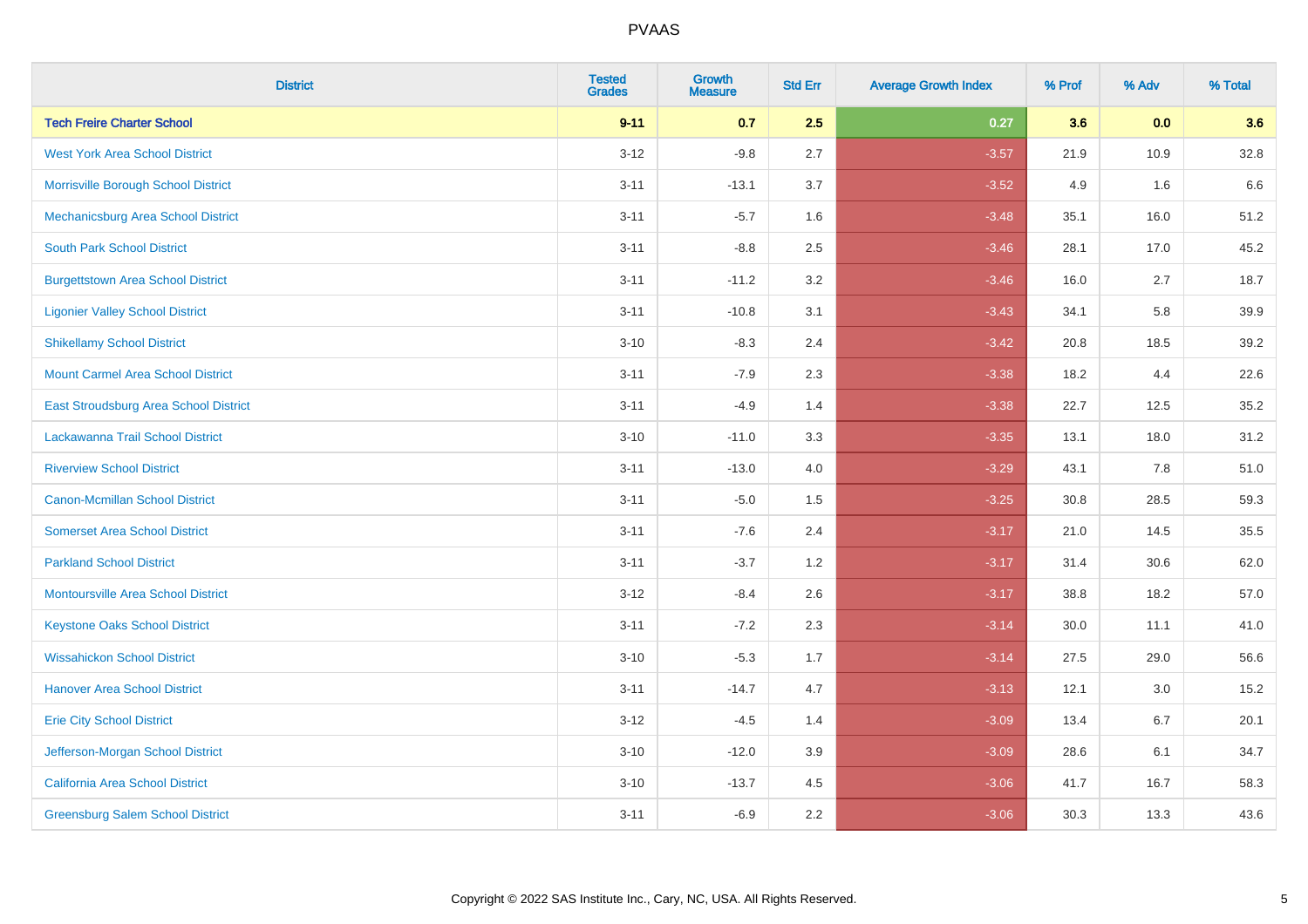| <b>District</b>                                | <b>Tested</b><br><b>Grades</b> | <b>Growth</b><br><b>Measure</b> | <b>Std Err</b> | <b>Average Growth Index</b> | % Prof | % Adv | % Total |
|------------------------------------------------|--------------------------------|---------------------------------|----------------|-----------------------------|--------|-------|---------|
| <b>Tech Freire Charter School</b>              | $9 - 11$                       | 0.7                             | 2.5            | 0.27                        | 3.6    | 0.0   | 3.6     |
| Imhotep Institute Charter High School          | $9 - 11$                       | $-17.6$                         | 5.8            | $-3.03$                     | 15.4   | 0.0   | 15.4    |
| Boys Latin Of Philadelphia Charter School      | $6 - 12$                       | $-8.0$                          | 2.7            | $-3.02$                     | 1.4    | 0.0   | 1.4     |
| <b>Gettysburg Area School District</b>         | $3 - 11$                       | $-6.0$                          | 2.0            | $-3.02$                     | 28.8   | 19.6  | 48.5    |
| <b>Corry Area School District</b>              | $3 - 11$                       | $-6.8$                          | 2.3            | $-3.01$                     | 24.0   | 8.8   | 32.8    |
| <b>Carlisle Area School District</b>           | $3 - 11$                       | $-5.2$                          | 1.7            | $-2.99$                     | 28.0   | 19.3  | 47.3    |
| <b>Montour School District</b>                 | $3 - 11$                       | $-6.1$                          | 2.1            | $-2.95$                     | 31.8   | 23.6  | 55.3    |
| <b>Baldwin-Whitehall School District</b>       | $3 - 11$                       | $-5.5$                          | 1.9            | $-2.93$                     | 32.0   | 14.7  | 46.7    |
| <b>Carbon Career &amp; Technical Institute</b> | $9 - 11$                       | $-9.3$                          | 3.2            | $-2.92$                     | 19.6   | 2.2   | 21.7    |
| <b>Mifflinburg Area School District</b>        | $3 - 11$                       | $-6.0$                          | 2.1            | $-2.87$                     | 32.7   | 13.3  | 46.0    |
| <b>Berwick Area School District</b>            | $3 - 11$                       | $-6.9$                          | 2.4            | $-2.84$                     | 22.3   | 11.5  | 33.8    |
| Southern Columbia Area School District         | $3 - 11$                       | $-8.5$                          | 3.0            | $-2.83$                     | 30.5   | 12.8  | 43.3    |
| <b>Innovative Arts Academy Charter School</b>  | $6 - 11$                       | $-7.2$                          | 2.5            | $-2.83$                     | 2.0    | 0.0   | $2.0\,$ |
| <b>Quakertown Community School District</b>    | $3 - 12$                       | $-4.3$                          | $1.5\,$        | $-2.79$                     | 33.8   | 20.1  | 53.8    |
| <b>Sharon City School District</b>             | $3 - 11$                       | $-6.5$                          | 2.3            | $-2.79$                     | 13.1   | 5.0   | 18.1    |
| <b>Pottsgrove School District</b>              | $3 - 11$                       | $-5.5$                          | 2.0            | $-2.78$                     | 28.6   | 10.3  | 38.8    |
| <b>Clarion-Limestone Area School District</b>  | $3 - 12$                       | $-10.0$                         | 3.6            | $-2.76$                     | 28.3   | 20.0  | 48.3    |
| Selinsgrove Area School District               | $3 - 12$                       | $-5.7$                          | 2.1            | $-2.74$                     | 25.4   | 13.9  | 39.2    |
| <b>Karns City Area School District</b>         | $3 - 11$                       | $-7.2$                          | 2.6            | $-2.71$                     | 26.4   | 20.8  | 47.2    |
| <b>Eastern York School District</b>            | $3 - 11$                       | $-6.2$                          | 2.3            | $-2.70$                     | 27.8   | 18.5  | 46.4    |
| La Academia Partnership Charter School         | $6 - 11$                       | $-15.5$                         | 5.7            | $-2.70$                     | 2.3    | 0.0   | 2.3     |
| <b>Governor Mifflin School District</b>        | $3 - 11$                       | $-4.4$                          | 1.6            | $-2.69$                     | 30.3   | 7.7   | 38.0    |
| <b>Avonworth School District</b>               | $3 - 10$                       | $-6.2$                          | 2.3            | $-2.68$                     | 35.9   | 14.1  | 50.0    |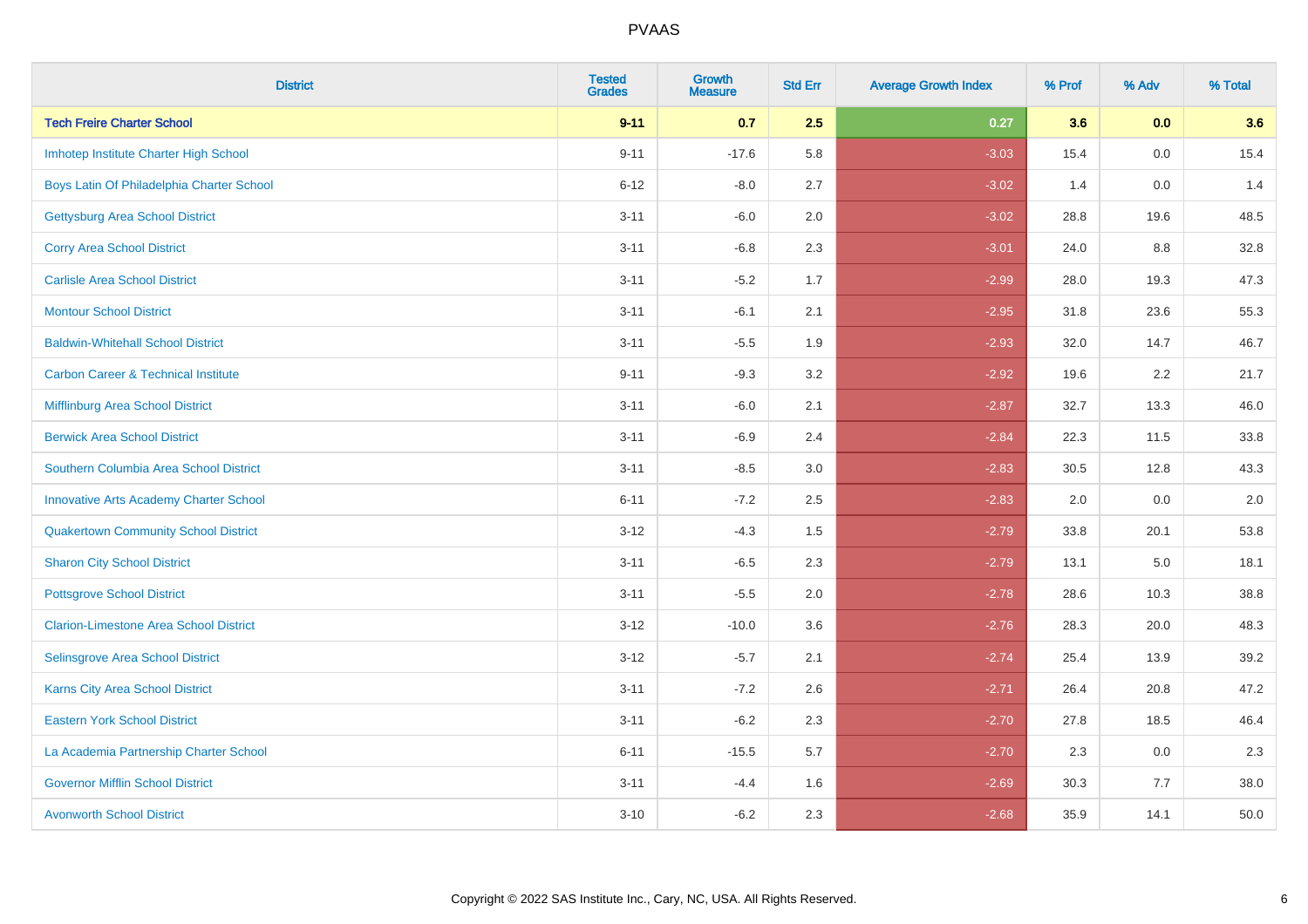| <b>District</b>                               | <b>Tested</b><br><b>Grades</b> | <b>Growth</b><br><b>Measure</b> | <b>Std Err</b> | <b>Average Growth Index</b> | % Prof | % Adv   | % Total |
|-----------------------------------------------|--------------------------------|---------------------------------|----------------|-----------------------------|--------|---------|---------|
| <b>Tech Freire Charter School</b>             | $9 - 11$                       | 0.7                             | 2.5            | 0.27                        | 3.6    | 0.0     | 3.6     |
| <b>Lawrence County CTC</b>                    | $10 - 11$                      | $-9.8$                          | 3.7            | $-2.68$                     | 7.3    | 0.0     | 7.3     |
| <b>Blairsville-Saltsburg School District</b>  | $3 - 11$                       | $-7.5$                          | 2.8            | $-2.67$                     | 20.1   | 8.2     | 28.3    |
| <b>Connellsville Area School District</b>     | $3 - 11$                       | $-5.3$                          | 2.0            | $-2.67$                     | 24.2   | $5.0\,$ | 29.1    |
| <b>Turkeyfoot Valley Area School District</b> | $3 - 12$                       | $-15.4$                         | 5.8            | $-2.66$                     | 3.8    | 3.8     | 7.6     |
| <b>Richland School District</b>               | $3 - 11$                       | $-6.9$                          | 2.6            | $-2.63$                     | 40.1   | 20.9    | 61.0    |
| <b>Bethel Park School District</b>            | $3 - 11$                       | $-4.4$                          | 1.7            | $-2.62$                     | 40.1   | 27.3    | 67.4    |
| <b>Union City Area School District</b>        | $3 - 12$                       | $-8.7$                          | 3.3            | $-2.59$                     | 29.7   | 10.9    | 40.6    |
| <b>Greater Nanticoke Area School District</b> | $3 - 12$                       | $-6.8$                          | 2.6            | $-2.58$                     | 15.2   | 8.9     | 24.1    |
| Catasauqua Area School District               | $3 - 12$                       | $-7.3$                          | $2.8\,$        | $-2.58$                     | 27.1   | 11.2    | 38.3    |
| <b>Antietam School District</b>               | $3 - 10$                       | $-9.5$                          | 3.7            | $-2.57$                     | 20.9   | 1.5     | 22.4    |
| <b>Columbia-Montour AVTS</b>                  | $9 - 10$                       | $-7.1$                          | 2.8            | $-2.52$                     | 19.5   | 3.2     | 22.7    |
| Perseus House Charter School Of Excellence    | $6 - 11$                       | $-6.4$                          | 2.6            | $-2.50$                     | 0.9    | 0.0     | 0.9     |
| Pocono Mountain School District               | $3 - 12$                       | $-4.3$                          | 1.8            | $-2.43$                     | 35.5   | 17.1    | 52.6    |
| <b>Forbes Road School District</b>            | $3 - 11$                       | $-11.5$                         | 4.7            | $-2.43$                     | 23.1   | 10.3    | 33.3    |
| <b>Redbank Valley School District</b>         | $3 - 11$                       | $-7.5$                          | 3.1            | $-2.41$                     | 12.4   | 10.6    | 23.1    |
| <b>Wyoming Valley West School District</b>    | $3 - 11$                       | $-5.5$                          | 2.3            | $-2.38$                     | 22.2   | 9.2     | 31.4    |
| <b>Mount Pleasant Area School District</b>    | $3 - 11$                       | $-5.4$                          | 2.3            | $-2.37$                     | 33.3   | 8.7     | 42.0    |
| <b>Pottsville Area School District</b>        | $3 - 12$                       | $-4.9$                          | 2.1            | $-2.36$                     | 21.8   | 7.9     | 29.6    |
| Octorara Area School District                 | $3 - 11$                       | $-7.5$                          | 3.2            | $-2.35$                     | 26.1   | 17.0    | 43.2    |
| <b>City CHS</b>                               | $10 - 11$                      | $-5.6$                          | 2.4            | $-2.34$                     | 15.9   | 1.5     | 17.4    |
| <b>Jamestown Area School District</b>         | $3 - 11$                       | $-9.5$                          | 4.1            | $-2.33$                     | 41.5   | 4.9     | 46.3    |
| <b>Riverside School District</b>              | $3 - 11$                       | $-6.2$                          | 2.7            | $-2.33$                     | 20.8   | 17.0    | 37.7    |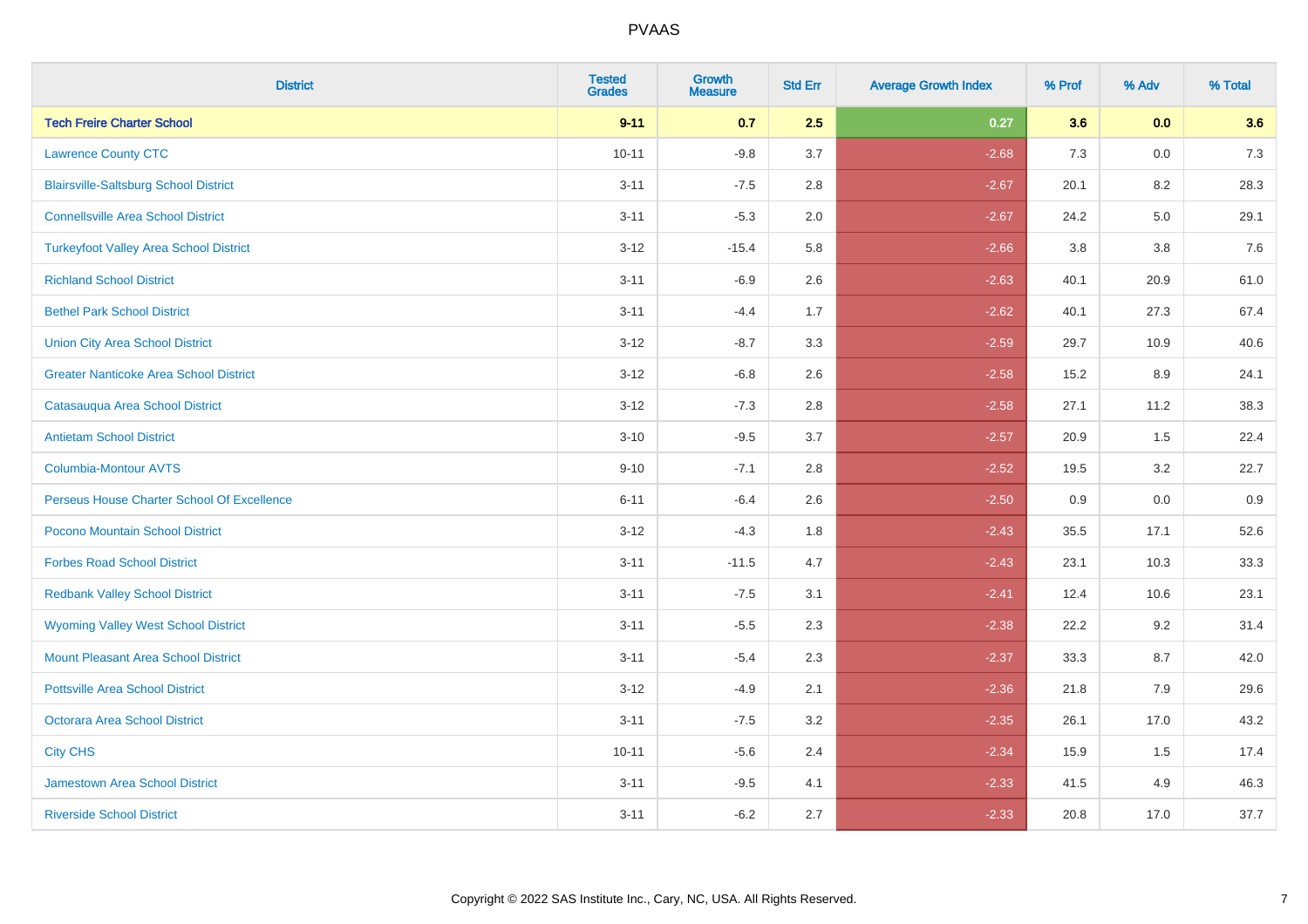| <b>District</b>                                                       | <b>Tested</b><br><b>Grades</b> | <b>Growth</b><br><b>Measure</b> | <b>Std Err</b> | <b>Average Growth Index</b> | % Prof | % Adv   | % Total |
|-----------------------------------------------------------------------|--------------------------------|---------------------------------|----------------|-----------------------------|--------|---------|---------|
| <b>Tech Freire Charter School</b>                                     | $9 - 11$                       | 0.7                             | 2.5            | 0.27                        | 3.6    | 0.0     | 3.6     |
| <b>Commodore Perry School District</b>                                | $3 - 11$                       | $-10.4$                         | 4.5            | $-2.30$                     | 29.4   | 5.9     | 35.3    |
| <b>Carmichaels Area School District</b>                               | $3 - 10$                       | $-7.0$                          | 3.1            | $-2.30$                     | 17.8   | 9.6     | 27.4    |
| <b>Susquenita School District</b>                                     | $3 - 11$                       | $-5.9$                          | 2.6            | $-2.28$                     | 30.6   | 13.9    | 44.4    |
| <b>Achievement House Charter School</b>                               | $7 - 11$                       | $-8.2$                          | 3.6            | $-2.28$                     | 16.7   | 2.8     | 19.4    |
| <b>Owen J Roberts School District</b>                                 | $3 - 11$                       | $-3.5$                          | 1.5            | $-2.27$                     | 36.8   | 24.4    | 61.2    |
| <b>Yough School District</b>                                          | $3 - 10$                       | $-6.2$                          | 2.7            | $-2.27$                     | 28.9   | $8.8\,$ | 37.7    |
| <b>Elizabeth Forward School District</b>                              | $3 - 11$                       | $-5.5$                          | 2.5            | $-2.25$                     | 32.2   | 12.8    | 45.0    |
| <b>Wyoming Area School District</b>                                   | $3 - 10$                       | $-5.5$                          | 2.5            | $-2.21$                     | 32.0   | 9.6     | 41.6    |
| <b>Western Beaver County School District</b>                          | $3 - 11$                       | $-9.3$                          | 4.2            | $-2.20$                     | 45.1   | 3.9     | 49.0    |
| North Schuylkill School District                                      | $3 - 11$                       | $-4.7$                          | 2.2            | $-2.16$                     | 20.2   | 11.7    | 31.9    |
| <b>Elk Lake School District</b>                                       | $3 - 11$                       | $-6.1$                          | 2.9            | $-2.12$                     | 26.3   | 11.6    | 37.9    |
| <b>West Middlesex Area School District</b>                            | $3 - 10$                       | $-7.4$                          | $3.5\,$        | $-2.11$                     | 32.0   | 9.6     | 41.6    |
| Cambria Heights School District                                       | $3 - 10$                       | $-6.2$                          | 2.9            | $-2.11$                     | 25.0   | 13.0    | 38.0    |
| <b>East Allegheny School District</b>                                 | $3 - 11$                       | $-6.4$                          | 3.0            | $-2.11$                     | 21.0   | 7.4     | 28.4    |
| <b>Mastery Charter School - Gratz Campus</b>                          | $7 - 10$                       | $-9.5$                          | 4.6            | $-2.09$                     | 0.0    | 3.4     | 3.4     |
| <b>Wellsboro Area School District</b>                                 | $3 - 11$                       | $-6.3$                          | 3.0            | $-2.08$                     | 24.4   | 13.4    | 37.8    |
| <b>West Greene School District</b>                                    | $3 - 11$                       | $-8.1$                          | 3.9            | $-2.08$                     | 31.0   | 11.9    | 42.9    |
| <b>Boyertown Area School District</b>                                 | $3 - 11$                       | $-2.9$                          | 1.4            | $-2.06$                     | 30.8   | 22.6    | 53.4    |
| <b>Freedom Area School District</b>                                   | $3 - 11$                       | $-6.3$                          | 3.1            | $-2.04$                     | 22.9   | 8.4     | 31.3    |
| <b>Riverside Beaver County School District</b>                        | $3 - 11$                       | $-5.5$                          | 2.7            | $-2.03$                     | 35.8   | 23.2    | 59.0    |
| Preparatory Charter School Of Mathematics, Science, Tech, And Careers | $9 - 10$                       | $-5.1$                          | 2.5            | $-2.03$                     | 6.3    | 1.4     | 7.7     |
| <b>Bristol Borough School District</b>                                | $3 - 12$                       | $-5.9$                          | 2.9            | $-2.00$                     | 27.8   | 3.3     | 31.1    |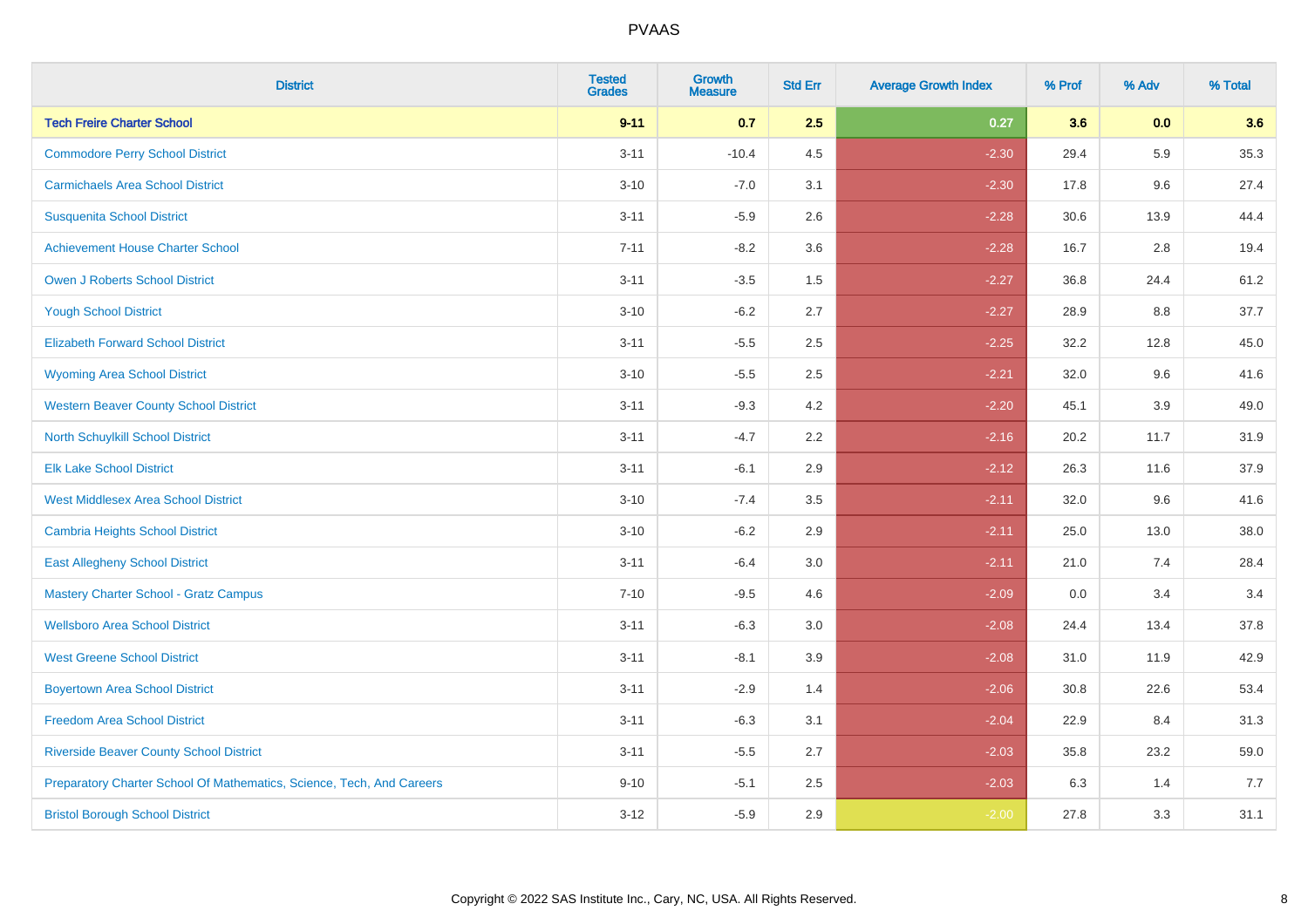| <b>District</b>                                        | <b>Tested</b><br><b>Grades</b> | <b>Growth</b><br><b>Measure</b> | <b>Std Err</b> | <b>Average Growth Index</b> | % Prof | % Adv | % Total |
|--------------------------------------------------------|--------------------------------|---------------------------------|----------------|-----------------------------|--------|-------|---------|
| <b>Tech Freire Charter School</b>                      | $9 - 11$                       | 0.7                             | 2.5            | 0.27                        | 3.6    | 0.0   | 3.6     |
| Lincoln Leadership Academy Charter School              | $3 - 12$                       | $-7.4$                          | 3.7            | $-1.99$                     | 6.4    | 2.1   | 8.5     |
| <b>Sto-Rox School District</b>                         | $3 - 10$                       | $-7.0$                          | 3.5            | $-1.99$                     | 3.2    | 0.0   | 3.2     |
| <b>Kiski Area School District</b>                      | $3 - 11$                       | $-4.0$                          | 2.0            | $-1.99$                     | 23.1   | 18.2  | 41.3    |
| <b>Titusville Area School District</b>                 | $3 - 11$                       | $-5.0$                          | 2.5            | $-1.98$                     | 26.5   | 6.8   | 33.3    |
| Lehigh Valley Academy Regional Charter School          | $3 - 11$                       | $-5.9$                          | 3.0            | $-1.98$                     | 20.0   | 7.7   | 27.7    |
| <b>North East School District</b>                      | $3 - 11$                       | $-5.3$                          | 2.7            | $-1.97$                     | 31.7   | 24.8  | 56.4    |
| Schuylkill Haven Area School District                  | $3 - 11$                       | $-5.3$                          | 2.7            | $-1.96$                     | 22.2   | 11.6  | 33.8    |
| <b>Southern Lehigh School District</b>                 | $3 - 11$                       | $-4.1$                          | 2.1            | $-1.94$                     | 39.3   | 28.0  | 67.2    |
| Millersburg Area School District                       | $3 - 11$                       | $-6.6$                          | 3.4            | $-1.92$                     | 24.1   | 10.3  | 34.5    |
| <b>Jenkintown School District</b>                      | $3 - 11$                       | $-7.9$                          | 4.1            | $-1.92$                     | 34.1   | 27.3  | 61.4    |
| <b>Chester Charter Scholars Academy Charter School</b> | $3 - 12$                       | $-6.2$                          | 3.3            | $-1.88$                     | 2.2    | 0.0   | 2.2     |
| Penn Cambria School District                           | $3 - 11$                       | $-4.5$                          | 2.4            | $-1.86$                     | 27.3   | 15.8  | 43.2    |
| <b>Montgomery Area School District</b>                 | $3 - 11$                       | $-5.8$                          | 3.2            | $-1.83$                     | 25.0   | 11.5  | 36.5    |
| <b>West Chester Area School District</b>               | $3 - 11$                       | $-2.1$                          | 1.2            | $-1.83$                     | 36.4   | 23.2  | 59.6    |
| <b>Westinghouse Arts Academy Charter School</b>        | $9 - 10$                       | $-6.0$                          | 3.3            | $-1.81$                     | 20.2   | 8.9   | 29.1    |
| <b>Pleasant Valley School District</b>                 | $3 - 11$                       | $-3.3$                          | 1.8            | $-1.80$                     | 28.5   | 10.4  | 39.0    |
| New Kensington-Arnold School District                  | $3 - 11$                       | $-5.8$                          | 3.2            | $-1.80$                     | 10.8   | 1.2   | 12.0    |
| Renaissance Academy Charter School                     | $3 - 11$                       | $-5.6$                          | 3.1            | $-1.79$                     | 28.4   | 18.5  | 46.9    |
| <b>Oxford Area School District</b>                     | $3 - 11$                       | $-3.1$                          | 1.8            | $-1.77$                     | 27.5   | 14.5  | 42.0    |
| Southern Huntingdon County School District             | $3 - 11$                       | $-5.9$                          | 3.4            | $-1.76$                     | 32.8   | 4.9   | 37.7    |
| <b>Union Area School District</b>                      | $3 - 11$                       | $-6.5$                          | 3.8            | $-1.70$                     | 30.6   | 12.2  | 42.9    |
| <b>Twin Valley School District</b>                     | $3 - 12$                       | $-3.2$                          | 1.9            | $-1.68$                     | 38.8   | 19.8  | 58.6    |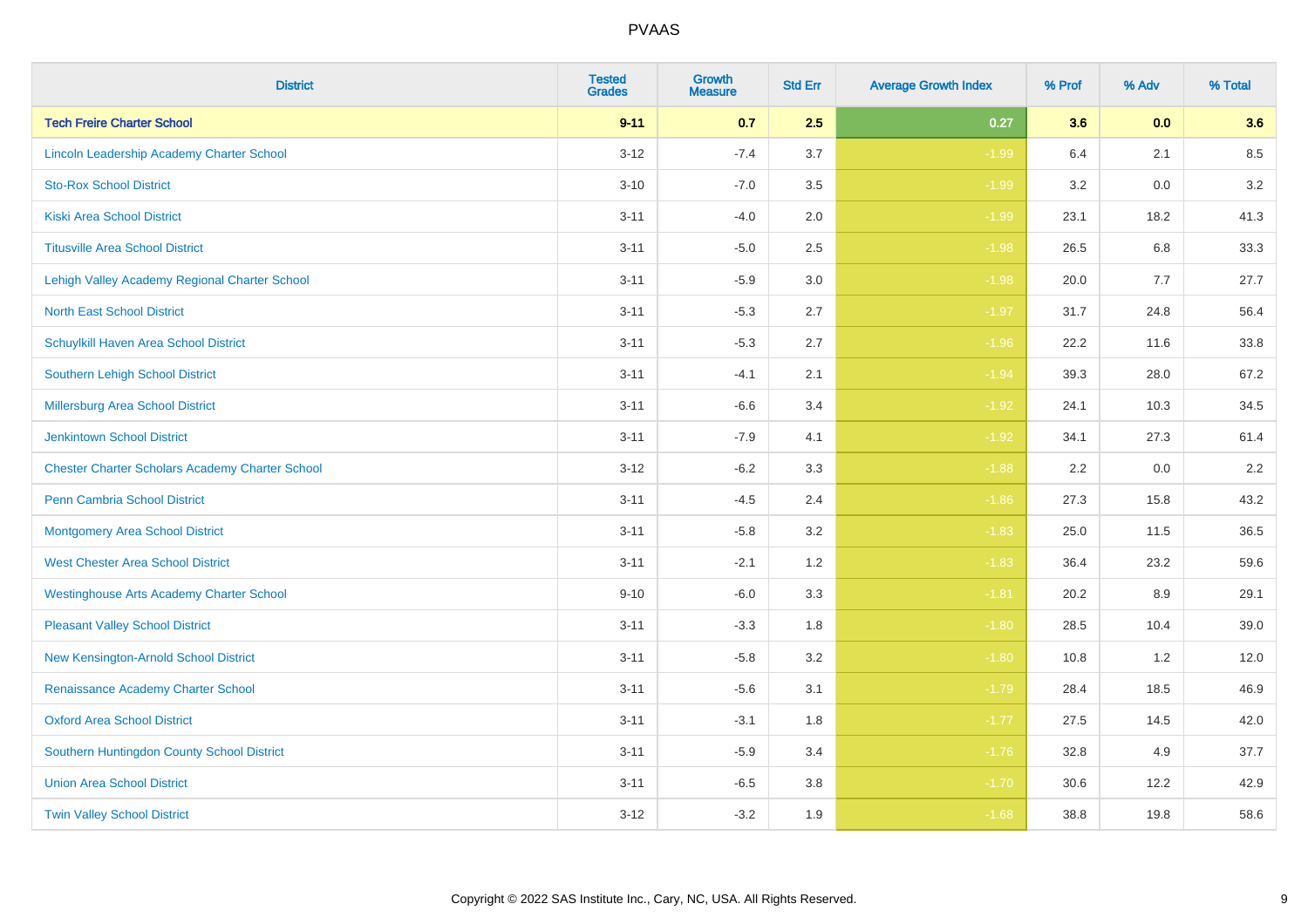| <b>District</b>                                   | <b>Tested</b><br><b>Grades</b> | <b>Growth</b><br><b>Measure</b> | <b>Std Err</b> | <b>Average Growth Index</b> | % Prof | % Adv | % Total |
|---------------------------------------------------|--------------------------------|---------------------------------|----------------|-----------------------------|--------|-------|---------|
| <b>Tech Freire Charter School</b>                 | $9 - 11$                       | 0.7                             | 2.5            | 0.27                        | 3.6    | 0.0   | 3.6     |
| <b>Dauphin County Technical School</b>            | $9 - 11$                       | $-3.9$                          | 2.3            | $-1.67$                     | 18.3   | 11.1  | 29.3    |
| <b>Environmental Charter School At Frick Park</b> | $3-9$                          | $-6.2$                          | 3.7            | $-1.67$                     | 25.9   | 3.4   | 29.3    |
| <b>Woodland Hills School District</b>             | $3 - 12$                       | $-4.2$                          | 2.5            | $-1.66$                     | 10.1   | 1.4   | 11.5    |
| Hatboro-Horsham School District                   | $3 - 11$                       | $-2.7$                          | 1.6            | $-1.65$                     | 27.9   | 17.9  | 45.8    |
| <b>Steelton-Highspire School District</b>         | $3 - 11$                       | $-5.3$                          | 3.2            | $-1.65$                     | 13.9   | 0.0   | 13.9    |
| <b>Hollidaysburg Area School District</b>         | $3 - 11$                       | $-2.7$                          | 1.6            | $-1.64$                     | 32.6   | 15.2  | 47.8    |
| <b>Laurel Highlands School District</b>           | $3 - 11$                       | $-3.8$                          | 2.3            | $-1.63$                     | 20.9   | 14.6  | 35.4    |
| Insight PA Cyber Charter School                   | $3 - 11$                       | $-9.4$                          | 5.8            | $-1.62$                     | 25.6   | 4.6   | 30.2    |
| <b>Slippery Rock Area School District</b>         | $3 - 11$                       | $-3.8$                          | 2.5            | $-1.56$                     | 30.8   | 21.9  | 52.7    |
| <b>Charleroi School District</b>                  | $3 - 11$                       | $-4.3$                          | 2.7            | $-1.55$                     | 22.2   | 15.9  | 38.1    |
| <b>Shanksville-Stonycreek School District</b>     | $3 - 10$                       | $-8.6$                          | 5.5            | $-1.55$                     | 17.6   | 23.5  | 41.2    |
| <b>Conemaugh Valley School District</b>           | $3 - 12$                       | $-6.3$                          | 4.1            | $-1.54$                     | 23.7   | 5.1   | 28.8    |
| <b>Nazareth Area School District</b>              | $3 - 11$                       | $-2.5$                          | 1.7            | $-1.53$                     | 29.2   | 24.6  | 53.8    |
| <b>Ridgway Area School District</b>               | $3 - 11$                       | $-6.1$                          | 4.0            | $-1.53$                     | 42.2   | 15.6  | 57.8    |
| <b>Universal Audenried Charter School</b>         | $9 - 11$                       | $-3.8$                          | 2.5            | $-1.53$                     | 3.0    | 0.5   | 3.5     |
| <b>Towanda Area School District</b>               | $3 - 11$                       | $-4.0$                          | 2.6            | $-1.52$                     | 24.8   | 9.9   | 34.8    |
| <b>Crestwood School District</b>                  | $3 - 11$                       | $-3.4$                          | 2.2            | $-1.52$                     | 33.1   | 21.7  | 54.9    |
| <b>Troy Area School District</b>                  | $3 - 10$                       | $-4.7$                          | 3.2            | $-1.46$                     | 22.8   | 16.5  | 39.2    |
| Salisbury-Elk Lick School District                | $3 - 11$                       | $-8.4$                          | 5.8            | $-1.45$                     | 33.3   | 5.6   | 38.9    |
| <b>Greater Johnstown School District</b>          | $3 - 11$                       | $-3.5$                          | 2.4            | $-1.45$                     | 10.3   | 1.3   | 11.5    |
| <b>Rochester Area School District</b>             | $3 - 11$                       | $-5.7$                          | 3.9            | $-1.45$                     | 14.9   | 2.1   | 17.0    |
| <b>Middletown Area School District</b>            | $3 - 11$                       | $-3.4$                          | 2.4            | $-1.44$                     | 34.3   | 15.2  | 49.4    |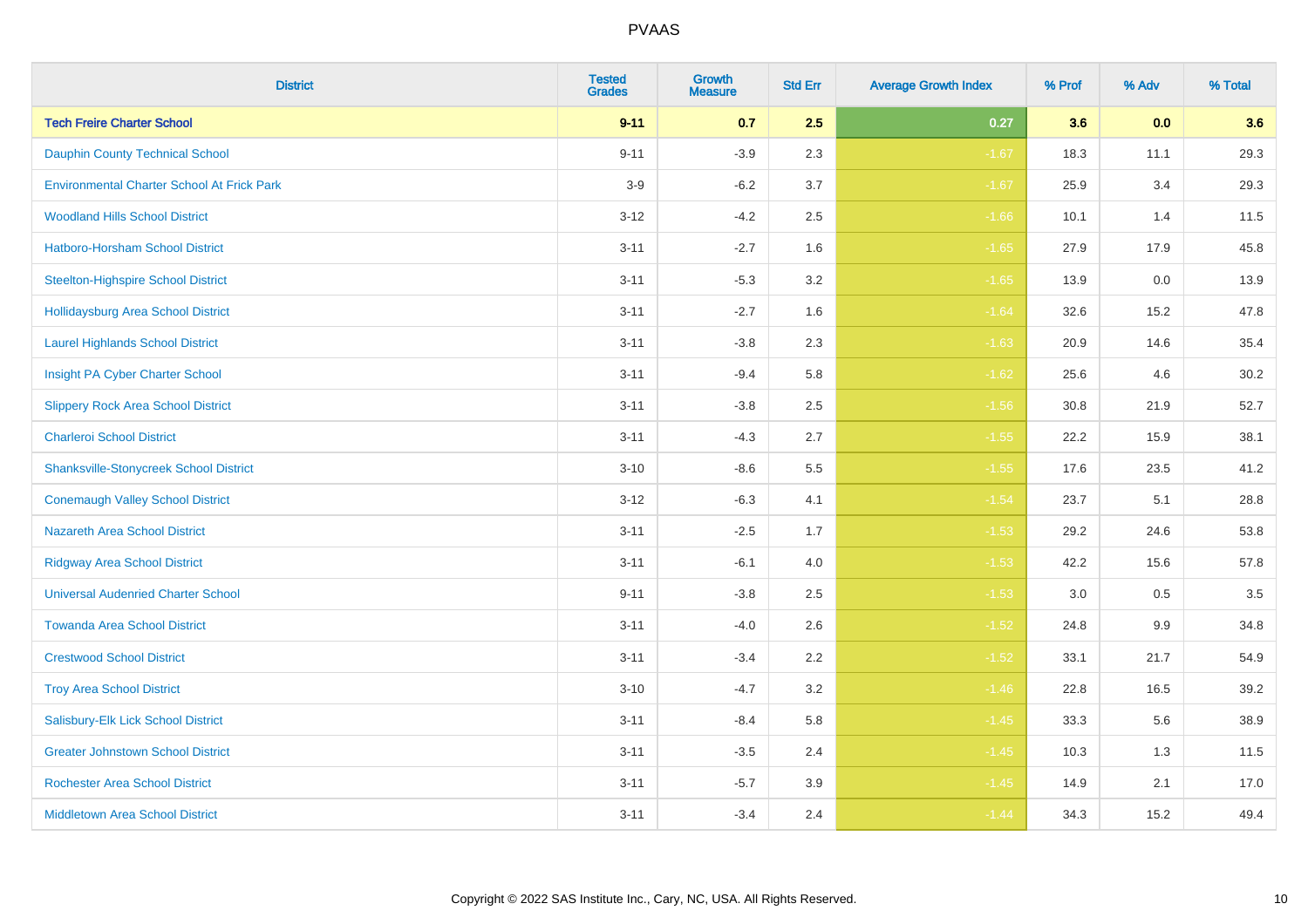| <b>District</b>                                 | <b>Tested</b><br><b>Grades</b> | Growth<br><b>Measure</b> | <b>Std Err</b> | <b>Average Growth Index</b> | % Prof | % Adv | % Total |
|-------------------------------------------------|--------------------------------|--------------------------|----------------|-----------------------------|--------|-------|---------|
| <b>Tech Freire Charter School</b>               | $9 - 11$                       | 0.7                      | 2.5            | 0.27                        | 3.6    | 0.0   | 3.6     |
| <b>Weatherly Area School District</b>           | $3 - 11$                       | $-5.8$                   | 4.0            | $-1.44$                     | 32.1   | 8.9   | 41.1    |
| <b>Franklin Area School District</b>            | $3 - 11$                       | $-3.7$                   | 2.6            | $-1.43$                     | 30.5   | 5.9   | 36.4    |
| <b>Chester-Upland School District</b>           | $3 - 11$                       | $-3.6$                   | 2.6            | $-1.38$                     | 1.6    | 0.0   | 1.6     |
| <b>Dubois Area School District</b>              | $3 - 11$                       | $-2.8$                   | 2.0            | $-1.37$                     | 35.5   | 19.0  | 54.6    |
| <b>Northeast Bradford School District</b>       | $3 - 10$                       | $-5.0$                   | 3.7            | $-1.35$                     | 30.6   | 4.8   | 35.5    |
| <b>Rose Tree Media School District</b>          | $3 - 10$                       | $-2.8$                   | 2.1            | $-1.33$                     | 35.2   | 29.6  | 64.8    |
| <b>Southern Fulton School District</b>          | $3 - 11$                       | $-5.1$                   | 4.0            | $-1.29$                     | 21.7   | 13.0  | 34.8    |
| <b>Shenandoah Valley School District</b>        | $3 - 11$                       | $-4.5$                   | 3.5            | $-1.29$                     | 14.3   | 0.0   | 14.3    |
| <b>Bucks County Technical High School</b>       | $9 - 10$                       | $-2.9$                   | $2.2\,$        | $-1.29$                     | 27.7   | 10.4  | 38.2    |
| <b>Keystone Education Center Charter School</b> | $3 - 12$                       | $-6.5$                   | 5.1            | $-1.28$                     | 0.0    | 0.0   | $0.0\,$ |
| <b>Springfield Township School District</b>     | $3 - 11$                       | $-3.9$                   | 3.1            | $-1.27$                     | 37.2   | 30.8  | 68.1    |
| <b>Propel Charter School-Homestead</b>          | $3 - 11$                       | $-5.0$                   | 3.9            | $-1.27$                     | 7.3    | 0.0   | 7.3     |
| <b>Millville Area School District</b>           | $3 - 12$                       | $-5.6$                   | 4.4            | $-1.26$                     | 31.4   | 11.4  | 42.9    |
| <b>Cornell School District</b>                  | $3 - 11$                       | $-5.5$                   | 4.6            | $-1.20$                     | 11.3   | 3.2   | 14.5    |
| <b>Susquehanna Community School District</b>    | $3 - 11$                       | $-4.5$                   | 3.8            | $-1.19$                     | 31.9   | 8.8   | 40.7    |
| <b>Shaler Area School District</b>              | $3 - 11$                       | $-2.1$                   | 1.8            | $-1.18$                     | 32.0   | 13.0  | 45.0    |
| <b>Beaver Area School District</b>              | $3 - 10$                       | $-3.0$                   | 2.5            | $-1.16$                     | 25.8   | 27.8  | 53.6    |
| Northwestern Lehigh School District             | $3 - 11$                       | $-2.4$                   | 2.1            | $-1.14$                     | 41.7   | 17.9  | 59.5    |
| Harmony Area School District                    | $3 - 10$                       | $-5.7$                   | 5.0            | $-1.13$                     | 33.3   | 0.0   | 33.3    |
| <b>Moshannon Valley School District</b>         | $3 - 10$                       | $-5.1$                   | 4.6            | $-1.12$                     | 25.0   | 12.5  | 37.5    |
| <b>Cameron County School District</b>           | $3 - 12$                       | $-5.0$                   | 4.4            | $-1.12$                     | 34.9   | 4.8   | 39.7    |
| <b>Mahanoy Area School District</b>             | $3 - 10$                       | $-3.4$                   | 3.1            | $-1.07$                     | 21.4   | 8.6   | 30.0    |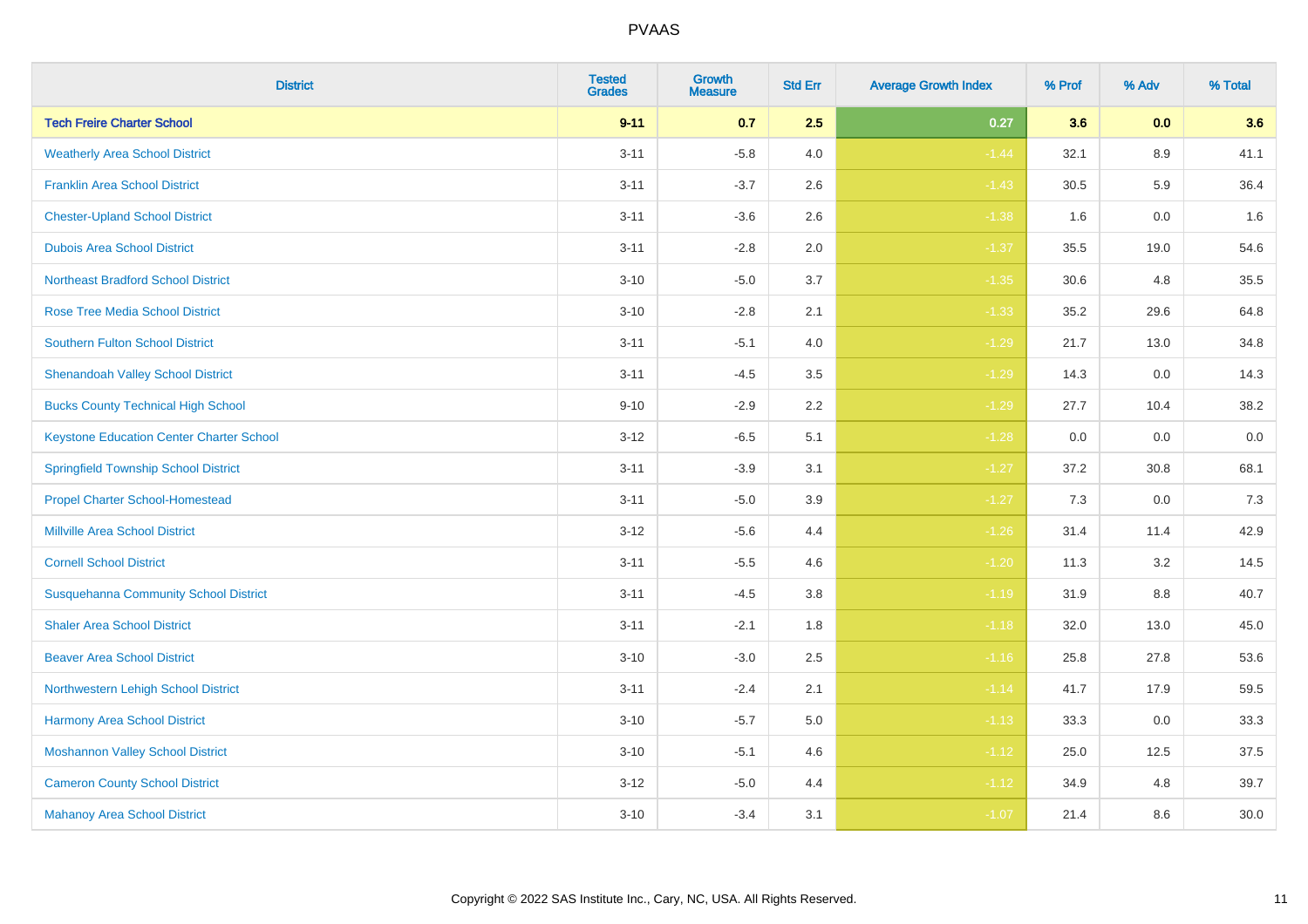| <b>District</b>                             | <b>Tested</b><br><b>Grades</b> | <b>Growth</b><br><b>Measure</b> | <b>Std Err</b> | <b>Average Growth Index</b> | % Prof | % Adv   | % Total |
|---------------------------------------------|--------------------------------|---------------------------------|----------------|-----------------------------|--------|---------|---------|
| <b>Tech Freire Charter School</b>           | $9 - 11$                       | 0.7                             | 2.5            | 0.27                        | 3.6    | 0.0     | 3.6     |
| <b>Shamokin Area School District</b>        | $3 - 11$                       | $-2.6$                          | 2.5            | $-1.06$                     | 19.6   | $9.8\,$ | 29.3    |
| <b>Sugar Valley Rural Charter School</b>    | $3 - 11$                       | $-3.6$                          | 3.7            | $-0.98$                     | 10.3   | 0.0     | 10.3    |
| <b>Northwest Area School District</b>       | $3 - 10$                       | $-3.2$                          | 3.3            | $-0.97$                     | 30.4   | 13.0    | 43.5    |
| <b>KIPP Dubois Charter School</b>           | $9 - 10$                       | $-3.0$                          | 3.1            | $-0.95$                     | 10.0   | 0.0     | 10.0    |
| <b>Propel Charter School-Montour</b>        | $3 - 10$                       | $-3.4$                          | 3.6            | $-0.93$                     | 7.7    | 0.0     | 7.7     |
| <b>Wyomissing Area School District</b>      | $3 - 12$                       | $-2.4$                          | 2.6            | $-0.92$                     | 25.6   | 28.1    | 53.7    |
| <b>Conneaut School District</b>             | $3 - 12$                       | $-2.3$                          | 2.6            | $-0.91$                     | 27.4   | 9.7     | 37.1    |
| <b>Uniontown Area School District</b>       | $3 - 11$                       | $-2.8$                          | 3.1            | $-0.91$                     | 31.7   | 7.3     | 39.0    |
| <b>Mount Union Area School District</b>     | $3 - 10$                       | $-2.5$                          | 2.8            | $-0.89$                     | 19.8   | 5.8     | 25.6    |
| <b>Reynolds School District</b>             | $3 - 10$                       | $-3.0$                          | 3.5            | $-0.87$                     | 27.3   | 9.1     | 36.4    |
| <b>Carbondale Area School District</b>      | $3 - 10$                       | $-2.8$                          | 3.2            | $-0.87$                     | 27.5   | 2.9     | 30.4    |
| <b>Minersville Area School District</b>     | $3 - 11$                       | $-2.9$                          | 3.4            | $-0.86$                     | 27.4   | 9.7     | 37.1    |
| <b>Northgate School District</b>            | $3 - 11$                       | $-3.0$                          | 3.4            | $-0.85$                     | 35.6   | 6.8     | 42.4    |
| Mastery Charter School - Shoemaker Campus   | $7 - 10$                       | $-2.3$                          | 2.8            | $-0.81$                     | 10.1   | 3.7     | 13.8    |
| <b>Roberto Clemente Charter School</b>      | $3 - 12$                       | $-3.3$                          | 4.1            | $-0.79$                     | 22.7   | 4.6     | 27.3    |
| <b>Bradford Area School District</b>        | $3 - 12$                       | $-1.8$                          | 2.3            | $-0.79$                     | 31.2   | 16.7    | 47.9    |
| Urban Pathways 6-12 Charter School          | $6 - 11$                       | $-4.1$                          | 5.7            | $-0.72$                     | 0.0    | 0.0     | $0.0\,$ |
| <b>Albert Gallatin Area School District</b> | $3 - 11$                       | $-1.7$                          | 2.3            | $-0.72$                     | 31.9   | 20.7    | 52.7    |
| <b>Valley Grove School District</b>         | $3 - 10$                       | $-4.0$                          | 5.5            | $-0.72$                     | 68.4   | 15.8    | 84.2    |
| <b>Norwin School District</b>               | $3 - 11$                       | $-1.1$                          | 1.6            | $-0.70$                     | 37.7   | 27.6    | 65.2    |
| <b>Tri-Valley School District</b>           | $3 - 10$                       | $-2.7$                          | 3.9            | $-0.69$                     | 31.0   | 9.5     | 40.5    |
| <b>Monessen City School District</b>        | $3 - 10$                       | $-3.9$                          | 5.6            | $-0.69$                     | 21.0   | 10.5    | 31.6    |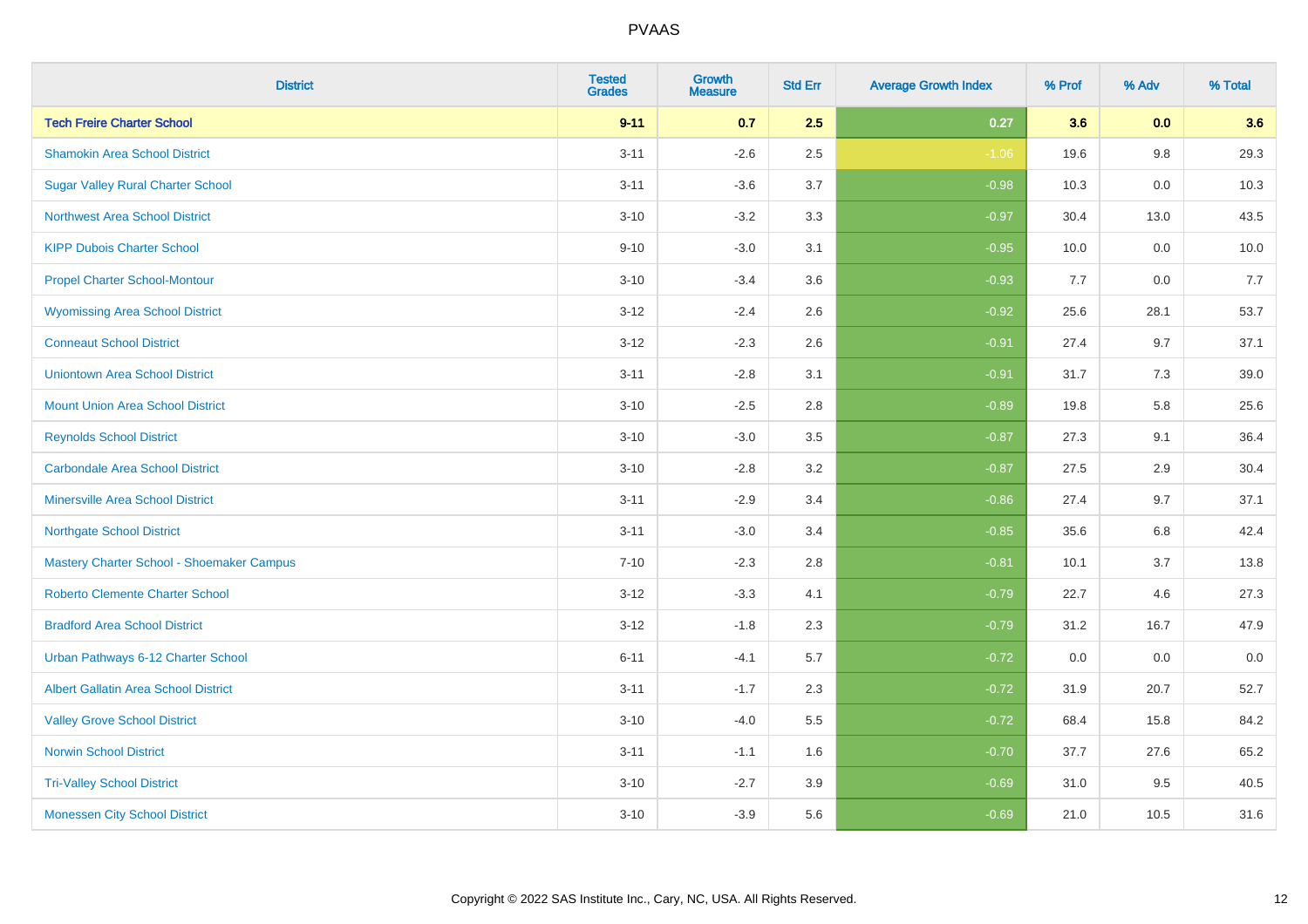| <b>District</b>                                         | <b>Tested</b><br><b>Grades</b> | <b>Growth</b><br><b>Measure</b> | <b>Std Err</b> | <b>Average Growth Index</b> | % Prof | % Adv | % Total |
|---------------------------------------------------------|--------------------------------|---------------------------------|----------------|-----------------------------|--------|-------|---------|
| <b>Tech Freire Charter School</b>                       | $9 - 11$                       | 0.7                             | 2.5            | 0.27                        | 3.6    | 0.0   | 3.6     |
| Northern Bedford County School District                 | $3 - 11$                       | $-2.3$                          | 3.3            | $-0.69$                     | 26.2   | 16.9  | 43.1    |
| <b>New Brighton Area School District</b>                | $3 - 11$                       | $-2.1$                          | 3.2            | $-0.65$                     | 31.5   | 11.1  | 42.6    |
| Propel Charter School - Braddock Hills                  | $3 - 11$                       | $-2.1$                          | 3.3            | $-0.63$                     | 4.8    | 3.2   | 8.1     |
| <b>Lebanon School District</b>                          | $3 - 11$                       | $-1.2$                          | 1.9            | $-0.63$                     | 15.2   | 6.4   | 21.6    |
| <b>Carlynton School District</b>                        | $3 - 11$                       | $-2.0$                          | 3.2            | $-0.62$                     | 27.9   | 5.2   | 33.1    |
| <b>Bangor Area School District</b>                      | $3 - 12$                       | $-1.2$                          | 2.0            | $-0.60$                     | 25.8   | 12.7  | 38.5    |
| <b>Exeter Township School District</b>                  | $3 - 11$                       | $-1.0$                          | 1.7            | $-0.58$                     | 27.2   | 15.6  | 42.8    |
| <b>South Eastern School District</b>                    | $3 - 11$                       | $-1.0$                          | 1.8            | $-0.55$                     | 36.4   | 17.1  | 53.5    |
| <b>Highlands School District</b>                        | $3 - 11$                       | $-1.3$                          | 2.3            | $-0.55$                     | 32.6   | 10.5  | 43.0    |
| <b>Penns Manor Area School District</b>                 | $3 - 12$                       | $-1.9$                          | 3.5            | $-0.55$                     | 24.2   | 3.8   | 28.0    |
| Center For Student Learning Charter School At Pennsbury | $6 - 12$                       | $-3.3$                          | 6.0            | $-0.55$                     | 23.1   | 0.0   | 23.1    |
| <b>Susq-Cyber Charter School</b>                        | $9 - 11$                       | $-3.2$                          | 5.8            | $-0.54$                     | 23.8   | 4.8   | 28.6    |
| Southeastern Greene School District                     | $3 - 10$                       | $-2.3$                          | 4.4            | $-0.53$                     | 29.0   | 9.7   | 38.7    |
| <b>Lakeview School District</b>                         | $3 - 11$                       | $-1.9$                          | 3.5            | $-0.53$                     | 41.5   | 12.3  | 53.8    |
| <b>York Academy Regional Charter School</b>             | $3 - 11$                       | $-2.3$                          | 4.4            | $-0.52$                     | 23.5   | 2.0   | 25.5    |
| <b>Allegheny Valley School District</b>                 | $3 - 11$                       | $-1.9$                          | 3.9            | $-0.48$                     | 31.8   | 11.4  | 43.2    |
| <b>Schuylkill Valley School District</b>                | $3 - 11$                       | $-1.0$                          | 2.2            | $-0.47$                     | 29.8   | 20.2  | 50.0    |
| <b>Chichester School District</b>                       | $3 - 11$                       | $-1.8$                          | 4.2            | $-0.44$                     | 40.0   | 14.0  | 54.0    |
| <b>Farrell Area School District</b>                     | $3 - 11$                       | $-1.9$                          | 4.2            | $-0.44$                     | 9.3    | 11.6  | 20.9    |
| <b>Burrell School District</b>                          | $3 - 11$                       | $-1.5$                          | 3.3            | $-0.44$                     | 27.8   | 17.7  | 45.6    |
| <b>Forest Area School District</b>                      | $3 - 11$                       | $-1.8$                          | 4.7            | $-0.37$                     | 18.9   | 15.1  | 34.0    |
| <b>Westmont Hilltop School District</b>                 | $3 - 11$                       | $-1.0$                          | 2.8            | $-0.36$                     | 33.3   | 14.7  | 48.0    |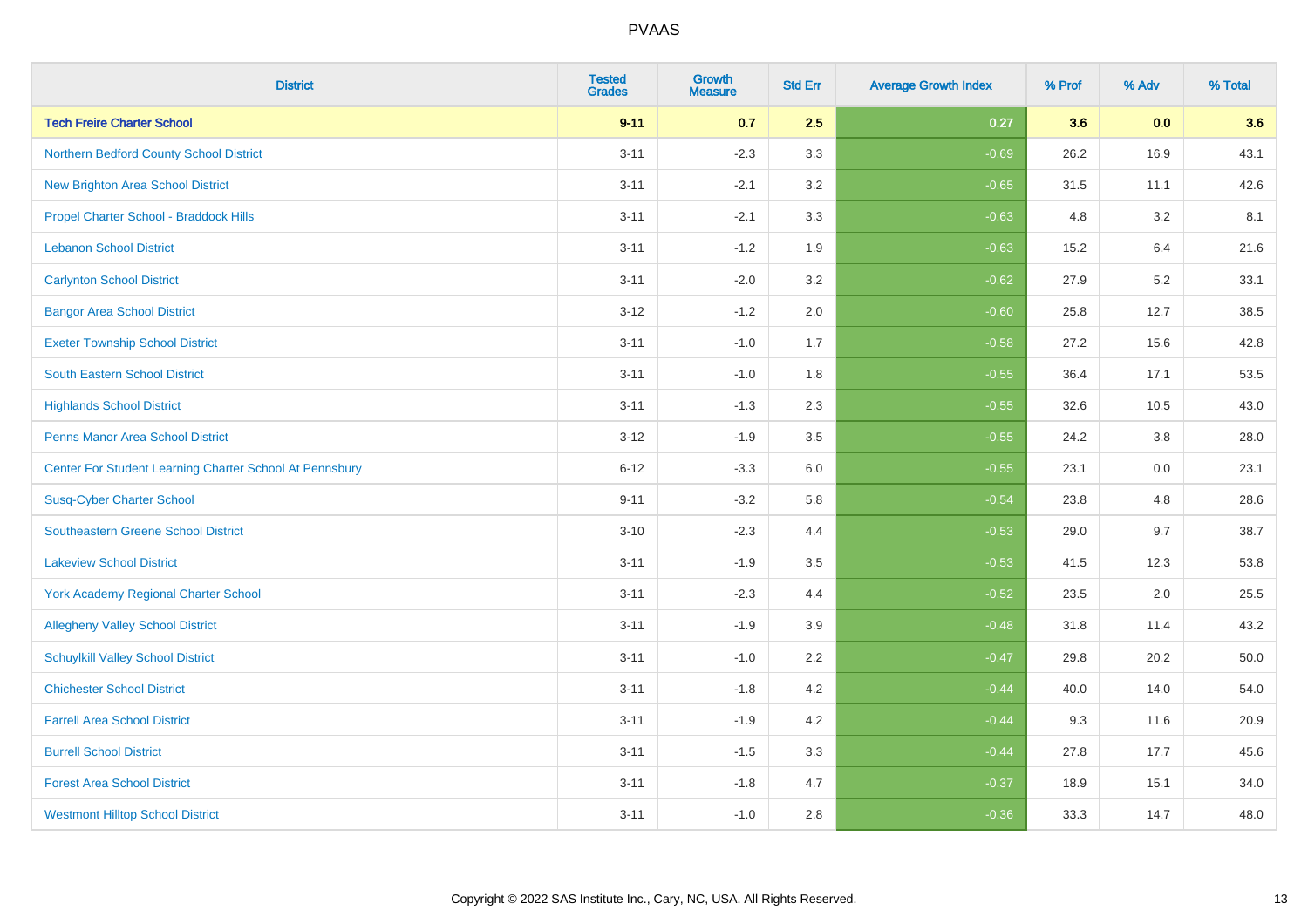| <b>District</b>                             | <b>Tested</b><br><b>Grades</b> | Growth<br><b>Measure</b> | <b>Std Err</b> | <b>Average Growth Index</b> | % Prof | % Adv | % Total |
|---------------------------------------------|--------------------------------|--------------------------|----------------|-----------------------------|--------|-------|---------|
| <b>Tech Freire Charter School</b>           | $9 - 11$                       | 0.7                      | 2.5            | 0.27                        | 3.6    | 0.0   | 3.6     |
| <b>Pine Grove Area School District</b>      | $3 - 11$                       | $-1.1$                   | 3.0            | $-0.36$                     | 29.5   | 14.3  | 43.8    |
| <b>Everett Area School District</b>         | $3 - 11$                       | $-1.1$                   | 3.1            | $-0.34$                     | 34.2   | 13.2  | 47.4    |
| <b>MaST Community Charter School</b>        | $3 - 10$                       | $-0.9$                   | 2.5            | $-0.34$                     | 25.0   | 21.6  | 46.6    |
| <b>Clearfield Area School District</b>      | $3 - 10$                       | $-1.3$                   | 3.7            | $-0.34$                     | 43.9   | 24.6  | 68.4    |
| <b>Palmerton Area School District</b>       | $3 - 11$                       | $-0.9$                   | 2.7            | $-0.34$                     | 34.3   | 14.3  | 48.6    |
| <b>Forest City Regional School District</b> | $3 - 12$                       | $-1.2$                   | 3.6            | $-0.33$                     | 26.5   | 8.2   | 34.7    |
| <b>Clairton City School District</b>        | $3 - 11$                       | $-1.6$                   | $5.0\,$        | $-0.32$                     | 3.8    | 0.5   | 4.4     |
| <b>Columbia Borough School District</b>     | $3 - 12$                       | $-1.1$                   | 3.6            | $-0.31$                     | 17.2   | 1.7   | 19.0    |
| Mastery Charter High School-Lenfest Campus  | $7 - 11$                       | $-1.8$                   | 5.8            | $-0.30$                     | 26.3   | 0.0   | 26.3    |
| South Allegheny School District             | $3 - 11$                       | $-0.9$                   | 3.1            | $-0.30$                     | 23.8   | 2.5   | 26.2    |
| Northern Lebanon School District            | $3 - 11$                       | $-0.7$                   | 2.3            | $-0.29$                     | 18.8   | 6.8   | 25.6    |
| <b>Cranberry Area School District</b>       | $3 - 12$                       | $-0.9$                   | 3.1            | $-0.29$                     | 25.5   | 9.7   | 35.2    |
| <b>Ferndale Area School District</b>        | $3 - 10$                       | $-1.1$                   | 4.1            | $-0.27$                     | 21.0   | 7.9   | 29.0    |
| <b>Blacklick Valley School District</b>     | $3 - 11$                       | $-0.9$                   | 3.9            | $-0.23$                     | 7.7    | 7.7   | 15.4    |
| <b>Evergreen Community Charter School</b>   | $6 - 11$                       | $-1.1$                   | 4.7            | $-0.23$                     | 34.6   | 26.9  | 61.5    |
| <b>Claysburg-Kimmel School District</b>     | $3 - 11$                       | $-1.2$                   | 5.2            | $-0.22$                     | 5.0    | 0.0   | $5.0$   |
| <b>Fort Cherry School District</b>          | $3 - 10$                       | $-0.7$                   | 3.1            | $-0.21$                     | 30.6   | 14.1  | 44.7    |
| Jeannette City School District              | $3 - 11$                       | $-0.7$                   | 3.4            | $-0.20$                     | 26.8   | 4.1   | 30.9    |
| South Side Area School District             | $3 - 11$                       | $-0.6$                   | 3.1            | $-0.19$                     | 24.0   | 28.0  | 52.0    |
| <b>Central Greene School District</b>       | $3 - 11$                       | $-0.4$                   | 2.5            | $-0.15$                     | 27.8   | 14.8  | 42.6    |
| <b>Greencastle-Antrim School District</b>   | $3 - 11$                       | $-0.3$                   | 2.0            | $-0.14$                     | 30.9   | 22.2  | 53.1    |
| <b>Portage Area School District</b>         | $3 - 10$                       | $-0.5$                   | 3.3            | $-0.14$                     | 27.0   | 20.6  | 47.6    |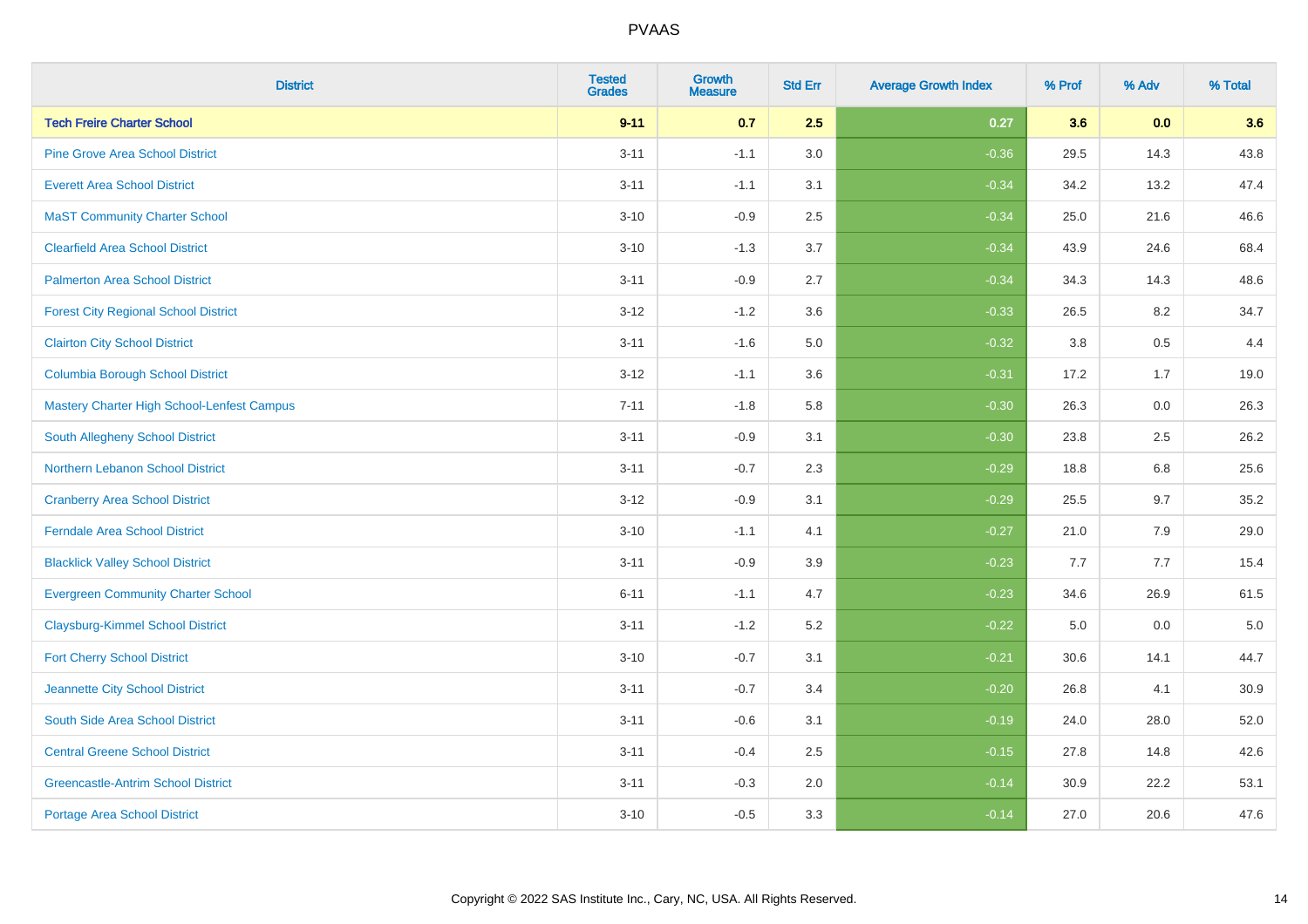| <b>District</b>                                  | <b>Tested</b><br><b>Grades</b> | <b>Growth</b><br><b>Measure</b> | <b>Std Err</b> | <b>Average Growth Index</b> | % Prof | % Adv   | % Total |
|--------------------------------------------------|--------------------------------|---------------------------------|----------------|-----------------------------|--------|---------|---------|
| <b>Tech Freire Charter School</b>                | $9 - 11$                       | 0.7                             | 2.5            | 0.27                        | 3.6    | 0.0     | 3.6     |
| <b>Otto-Eldred School District</b>               | $3 - 11$                       | $-0.5$                          | $3.5\,$        | $-0.13$                     | 35.8   | 10.5    | 46.3    |
| <b>Fairfield Area School District</b>            | $3 - 11$                       | $-0.5$                          | 3.6            | $-0.13$                     | 43.9   | 6.1     | 50.0    |
| <b>Wilson Area School District</b>               | $3 - 11$                       | $-0.3$                          | 2.4            | $-0.12$                     | 35.4   | 14.6    | 50.0    |
| <b>Harrisburg City School District</b>           | $3 - 11$                       | $-0.2$                          | 2.0            | $-0.11$                     | 6.0    | 2.0     | 8.0     |
| <b>Brockway Area School District</b>             | $3 - 11$                       | $-0.4$                          | 3.5            | $-0.11$                     | 41.2   | 13.8    | 55.0    |
| Lehigh Career & Technical Institute              | $10 - 12$                      | $-0.7$                          | 6.3            | $-0.11$                     | 36.4   | 4.6     | 40.9    |
| <b>Freeport Area School District</b>             | $3 - 10$                       | $-0.2$                          | 2.1            | $-0.10$                     | 37.4   | 29.8    | 67.2    |
| Northern Cambria School District                 | $3 - 11$                       | $-0.3$                          | 3.4            | $-0.09$                     | 26.5   | 1.2     | 27.7    |
| <b>Warren County School District</b>             | $3 - 11$                       | $-0.1$                          | 1.6            | $-0.06$                     | 26.7   | 9.7     | 36.4    |
| Southern Tioga School District                   | $3 - 11$                       | $-0.1$                          | 2.8            | $-0.03$                     | 26.3   | 10.3    | 36.6    |
| <b>Penn Hills School District</b>                | $3 - 11$                       | 0.0                             | 2.4            | 0.02                        | 18.4   | 7.1     | 25.6    |
| Community Academy Of Philadelphia Charter School | $3 - 11$                       | 0.1                             | 2.6            | 0.06                        | 9.7    | $2.6\,$ | 12.4    |
| Altoona Area School District                     | $3 - 12$                       | 0.1                             | 1.5            | 0.07                        | 29.0   | 13.8    | 42.8    |
| <b>Central Columbia School District</b>          | $3 - 12$                       | 0.3                             | 2.3            | 0.12                        | 25.4   | 37.6    | 63.0    |
| <b>Garnet Valley School District</b>             | $3 - 10$                       | 0.2                             | 1.7            | 0.13                        | 34.9   | 26.4    | 61.3    |
| <b>Tidioute Community Charter School</b>         | $3 - 11$                       | 0.8                             | 4.4            | 0.19                        | 18.1   | 6.9     | 25.0    |
| <b>Tulpehocken Area School District</b>          | $3 - 12$                       | 1.0                             | 4.9            | 0.20                        | 11.5   | 23.1    | 34.6    |
| <b>Ridley School District</b>                    | $3 - 12$                       | $0.3\,$                         | 1.6            | 0.21                        | 32.0   | 10.7    | 42.6    |
| Hamburg Area School District                     | $3 - 11$                       | 0.6                             | 2.4            | 0.25                        | 28.0   | 15.5    | 43.6    |
| <b>Shippensburg Area School District</b>         | $3 - 11$                       | 0.5                             | 1.8            | 0.26                        | 23.5   | 22.8    | 46.3    |
| <b>Jersey Shore Area School District</b>         | $3 - 11$                       | 0.7                             | 2.5            | 0.27                        | 39.3   | 13.6    | 52.9    |
| <b>Marion Center Area School District</b>        | $3 - 10$                       | 0.8                             | 2.9            | 0.27                        | 23.3   | 11.1    | 34.4    |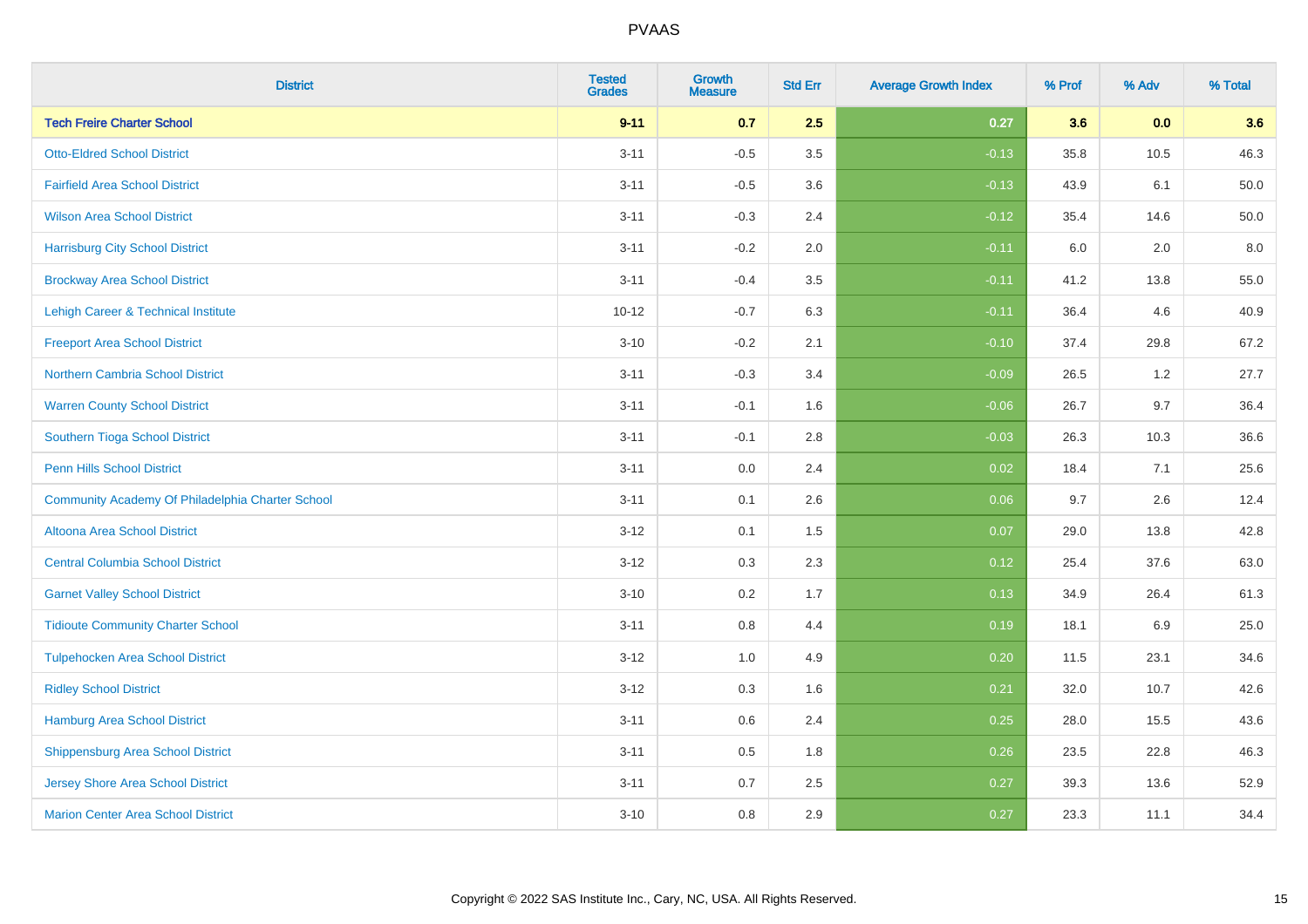| <b>District</b>                                    | <b>Tested</b><br><b>Grades</b> | <b>Growth</b><br><b>Measure</b> | <b>Std Err</b> | <b>Average Growth Index</b> | % Prof | % Adv   | % Total |
|----------------------------------------------------|--------------------------------|---------------------------------|----------------|-----------------------------|--------|---------|---------|
| <b>Tech Freire Charter School</b>                  | $9 - 11$                       | 0.7                             | 2.5            | 0.27                        | 3.6    | 0.0     | 3.6     |
| <b>Tech Freire Charter School</b>                  | $9 - 11$                       | 0.7                             | 2.5            | 0.27                        | 3.6    | 0.0     | 3.6     |
| <b>New Foundations Charter School</b>              | $3 - 11$                       | 0.6                             | 2.2            | 0.29                        | 22.4   | 4.0     | 26.4    |
| South Williamsport Area School District            | $3 - 10$                       | 0.9                             | 3.1            | 0.31                        | 38.4   | 11.6    | 50.0    |
| <b>Hopewell Area School District</b>               | $3 - 11$                       | 0.8                             | 2.6            | 0.31                        | 34.5   | 12.4    | 46.9    |
| <b>Wilson School District</b>                      | $3 - 12$                       | 0.5                             | 1.5            | 0.32                        | 30.4   | 25.5    | 55.9    |
| <b>Avella Area School District</b>                 | $3-12$                         | 1.6                             | 4.7            | 0.34                        | 34.8   | $7.2\,$ | 42.0    |
| <b>North Star School District</b>                  | $3 - 11$                       | 1.1                             | 3.3            | 0.34                        | 26.2   | 20.0    | 46.2    |
| <b>Wattsburg Area School District</b>              | $3 - 11$                       | 1.0                             | 2.7            | 0.36                        | 20.4   | 12.4    | 32.7    |
| <b>Upper Adams School District</b>                 | $3 - 11$                       | 0.9                             | 2.5            | 0.37                        | 33.0   | 17.0    | 50.0    |
| Pennsylvania Cyber Charter School                  | $3 - 11$                       | 0.6                             | 1.5            | 0.37                        | 20.8   | 8.1     | 28.9    |
| <b>Reach Cyber Charter School</b>                  | $3 - 11$                       | 1.4                             | 3.6            | 0.40                        | 32.9   | 15.2    | 48.1    |
| <b>Austin Area School District</b>                 | $3 - 11$                       | 2.6                             | $6.0\,$        | 0.43                        | 25.0   | 18.8    | 43.8    |
| <b>Brentwood Borough School District</b>           | $3 - 11$                       | 1.3                             | 3.0            | 0.44                        | 20.2   | 16.0    | 36.2    |
| <b>MaST Community Charter School II</b>            | $3 - 10$                       | 1.4                             | 3.0            | 0.45                        | 16.1   | 4.6     | 20.7    |
| Philadelphia Electrical & Tech Charter High School | $10 - 10$                      | $1.2$                           | 2.6            | 0.45                        | 0.9    | $0.0\,$ | 0.9     |
| <b>Annville-Cleona School District</b>             | $3-12$                         | 1.1                             | 2.4            | 0.45                        | 34.8   | 13.6    | 48.5    |
| Daniel Boone Area School District                  | $3 - 12$                       | 0.9                             | 1.9            | 0.46                        | 28.9   | 22.0    | 51.0    |
| Juniata Valley School District                     | $3 - 11$                       | 1.6                             | 3.2            | 0.51                        | 23.1   | 9.4     | 32.5    |
| Shenango Area School District                      | $3 - 11$                       | 1.7                             | 3.2            | 0.52                        | 41.4   | 13.8    | 55.3    |
| <b>Seneca Valley School District</b>               | $3 - 11$                       | 0.8                             | 1.4            | 0.54                        | 40.6   | 25.2    | 65.8    |
| <b>Oley Valley School District</b>                 | $3 - 11$                       | 1.4                             | 2.4            | 0.56                        | 37.4   | 23.9    | 61.4    |
| <b>Upper Moreland Township School District</b>     | $3 - 11$                       | 1.1                             | 2.0            | 0.56                        | 24.8   | 26.6    | 51.3    |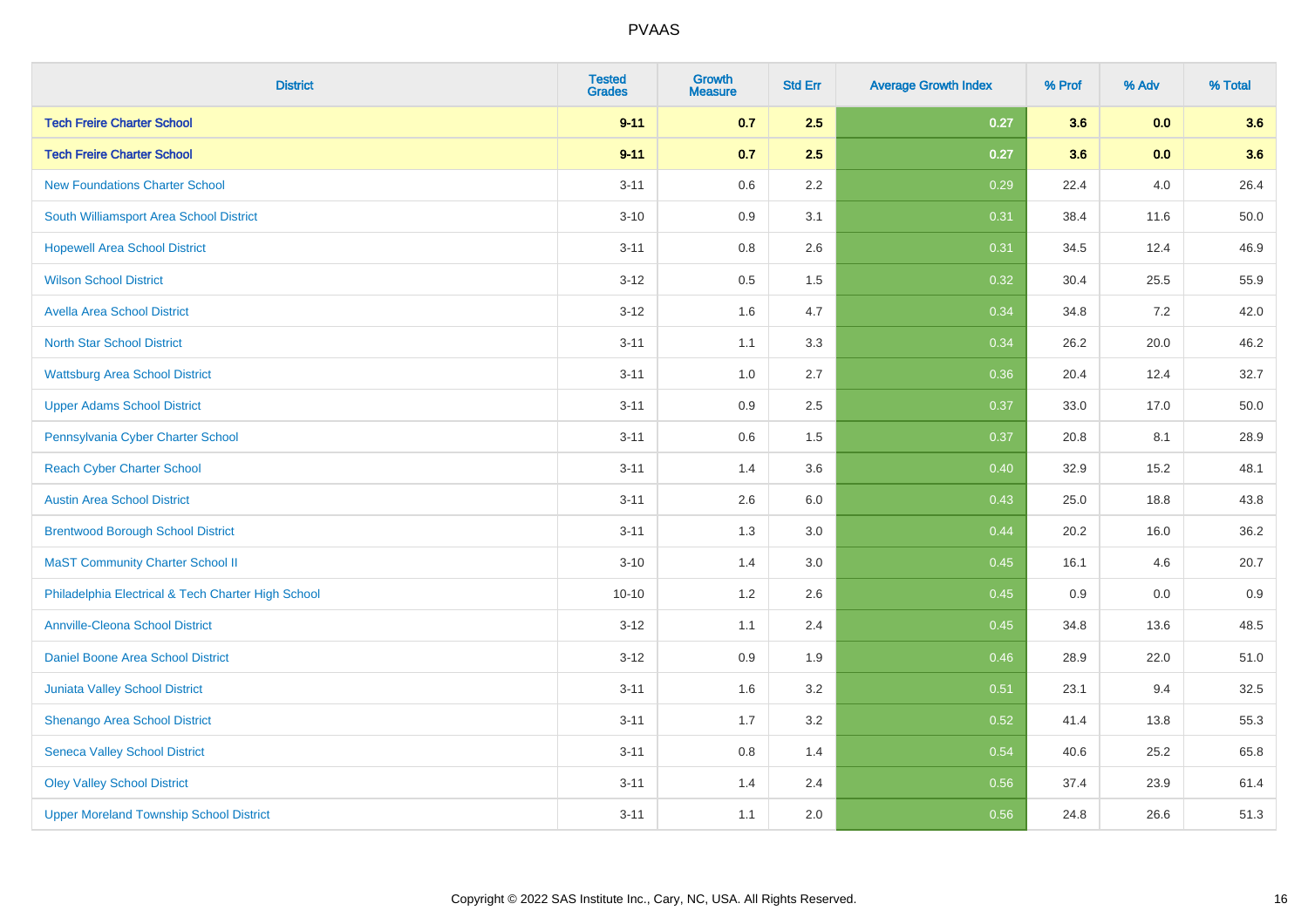| <b>District</b>                          | <b>Tested</b><br><b>Grades</b> | <b>Growth</b><br><b>Measure</b> | <b>Std Err</b> | <b>Average Growth Index</b> | % Prof | % Adv | % Total |
|------------------------------------------|--------------------------------|---------------------------------|----------------|-----------------------------|--------|-------|---------|
| <b>Tech Freire Charter School</b>        | $9 - 11$                       | 0.7                             | 2.5            | 0.27                        | 3.6    | 0.0   | 3.6     |
| <b>Abington School District</b>          | $3 - 10$                       | 0.9                             | 1.6            | 0.57                        | 29.7   | 28.7  | 58.4    |
| <b>Sullivan County School District</b>   | $3 - 10$                       | 2.5                             | 4.3            | 0.58                        | 43.6   | 7.7   | 51.3    |
| <b>Bethlehem-Center School District</b>  | $3 - 10$                       | 2.1                             | 3.5            | 0.59                        | 32.3   | 4.6   | 36.9    |
| <b>Bensalem Township School District</b> | $3 - 11$                       | 1.0                             | 1.6            | 0.63                        | 24.3   | 10.7  | 34.9    |
| <b>Belmont Charter School</b>            | $3 - 10$                       | 2.2                             | 3.4            | 0.64                        | 5.3    | 1.8   | 7.0     |
| Mastery Charter School - Pickett Campus  | $6 - 10$                       | 2.7                             | 4.2            | 0.65                        | 20.6   | 0.0   | 20.6    |
| <b>Union School District</b>             | $3 - 12$                       | 2.5                             | 3.7            | 0.69                        | 17.9   | 10.4  | 28.4    |
| <b>Springfield School District</b>       | $3 - 11$                       | 1.2                             | 1.7            | 0.69                        | 31.8   | 25.2  | 56.9    |
| <b>Williams Valley School District</b>   | $3 - 11$                       | 2.6                             | 3.7            | 0.69                        | 17.0   | 5.1   | 22.0    |
| <b>Mercer Area School District</b>       | $3 - 11$                       | 2.2                             | 3.1            | 0.70                        | 24.4   | 11.8  | 36.2    |
| <b>Forest Hills School District</b>      | $3 - 11$                       | 1.8                             | 2.5            | 0.71                        | 28.8   | 10.3  | 39.1    |
| <b>Tunkhannock Area School District</b>  | $3 - 11$                       | 1.4                             | 2.0            | 0.71                        | 29.8   | 18.1  | 47.9    |
| <b>School Lane Charter School</b>        | $3 - 11$                       | 2.6                             | 3.6            | 0.72                        | 23.1   | 18.7  | 41.8    |
| <b>Lewisburg Area School District</b>    | $3 - 11$                       | 1.7                             | 2.4            | 0.72                        | 35.9   | 35.9  | 71.8    |
| Penn-Delco School District               | $3 - 11$                       | 1.3                             | 1.8            | 0.75                        | 26.5   | 12.6  | 39.1    |
| North Clarion County School District     | $3 - 12$                       | 3.4                             | 4.1            | 0.83                        | 45.0   | 18.8  | 63.8    |
| <b>Moon Area School District</b>         | $3 - 11$                       | 1.5                             | 1.8            | 0.86                        | 34.5   | 25.5  | 60.0    |
| <b>Blackhawk School District</b>         | $3 - 11$                       | 2.0                             | 2.3            | 0.87                        | 34.6   | 20.7  | 55.3    |
| Aspira Bilingual Cyber Charter School    | $3 - 11$                       | 5.1                             | 5.8            | 0.87                        | 4.8    | 0.0   | 4.8     |
| Hope For Hyndman Charter School          | $3 - 11$                       | 5.1                             | 5.8            | 0.88                        | 14.3   | 7.1   | 21.4    |
| <b>Pottstown School District</b>         | $3-12$                         | 2.0                             | 2.2            | 0.88                        | 19.4   | 6.2   | 25.6    |
| <b>Clarion Area School District</b>      | $3 - 11$                       | 3.2                             | 3.7            | 0.88                        | 31.7   | 13.3  | 45.0    |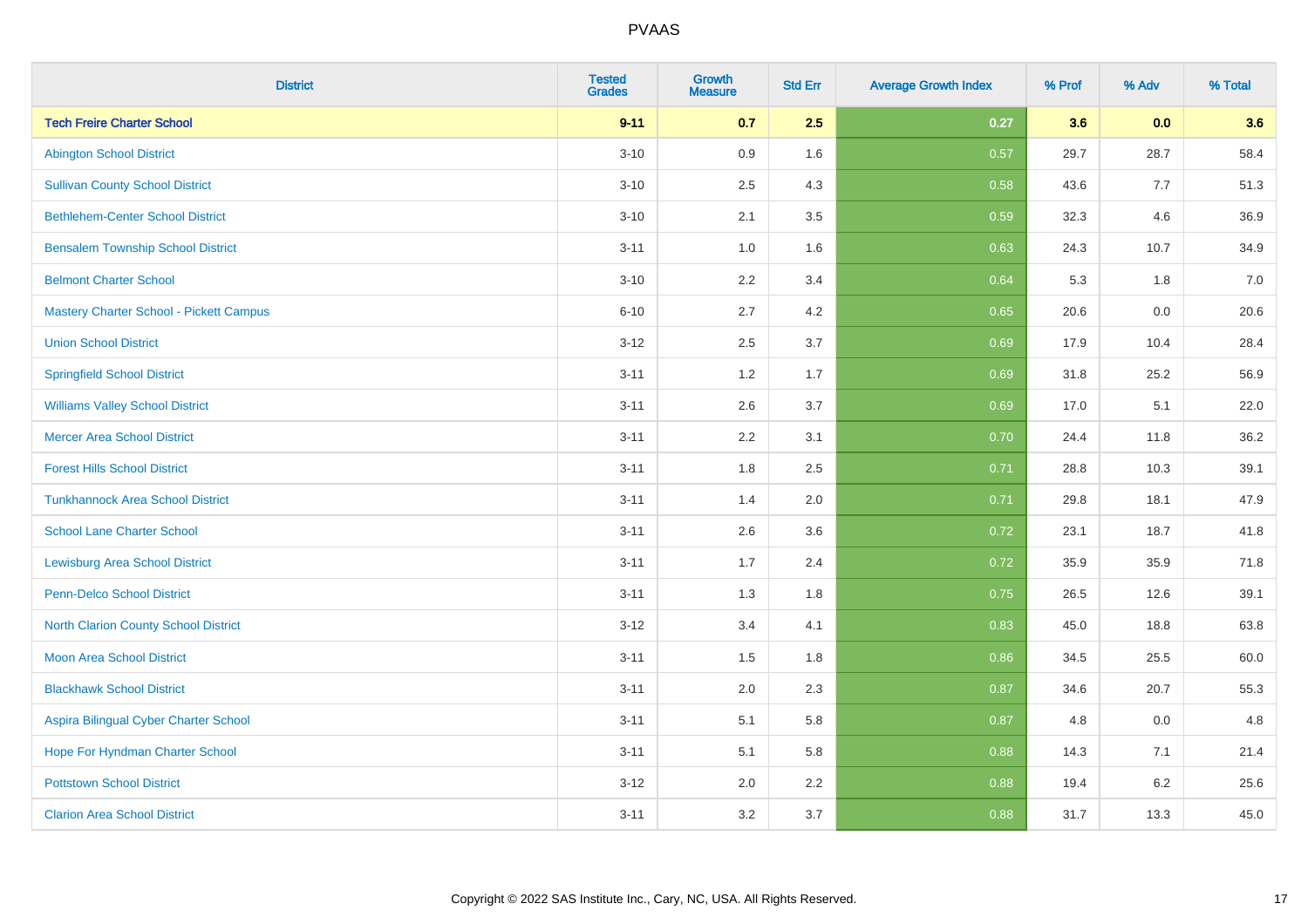| <b>District</b>                                 | <b>Tested</b><br><b>Grades</b> | <b>Growth</b><br><b>Measure</b> | <b>Std Err</b> | <b>Average Growth Index</b> | % Prof  | % Adv | % Total |
|-------------------------------------------------|--------------------------------|---------------------------------|----------------|-----------------------------|---------|-------|---------|
| <b>Tech Freire Charter School</b>               | $9 - 11$                       | 0.7                             | 2.5            | 0.27                        | 3.6     | 0.0   | 3.6     |
| <b>Eastern Lancaster County School District</b> | $3 - 12$                       | 2.9                             | 3.2            | 0.91                        | 35.2    | 36.4  | 71.6    |
| <b>Centennial School District</b>               | $3 - 10$                       | 1.5                             | 1.5            | 0.98                        | 23.6    | 12.4  | 36.0    |
| West Jefferson Hills School District            | $3 - 11$                       | 1.9                             | 1.9            | 0.99                        | 34.8    | 27.3  | 62.1    |
| <b>Galeton Area School District</b>             | $3 - 11$                       | 5.4                             | 5.4            | 1.01                        | 33.3    | 22.2  | 55.6    |
| Esperanza Academy Charter School                | $4 - 11$                       | 2.1                             | 2.1            | $1.01$                      | 14.2    | 3.6   | 17.8    |
| <b>Brownsville Area School District</b>         | $3 - 12$                       | 3.9                             | 3.8            | 1.04                        | 22.0    | 8.5   | 30.5    |
| <b>Sharpsville Area School District</b>         | $3 - 11$                       | $3.8\,$                         | 3.7            | 1.04                        | 41.1    | 23.2  | 64.3    |
| <b>Bermudian Springs School District</b>        | $3 - 11$                       | 2.5                             | 2.4            | 1.05                        | 31.8    | 23.5  | 55.3    |
| <b>Haverford Township School District</b>       | $3 - 11$                       | 1.4                             | 1.4            | 1.05                        | 36.7    | 26.3  | 63.0    |
| <b>Athens Area School District</b>              | $3 - 11$                       | 2.6                             | 2.3            | 1.11                        | 34.9    | 12.3  | 47.3    |
| <b>Southeast Delco School District</b>          | $3 - 10$                       | 3.9                             | 3.5            | 1.12                        | 18.6    | 3.4   | 22.0    |
| Esperanza Cyber Charter School                  | $3 - 11$                       | 7.1                             | 6.1            | 1.15                        | $8.8\,$ | 2.9   | 11.8    |
| People For People Charter School                | $3 - 12$                       | 6.4                             | 5.6            | 1.15                        | 2.4     | 0.0   | 2.4     |
| <b>Newport School District</b>                  | $3-12$                         | 3.8                             | 3.3            | 1.17                        | 38.8    | 10.4  | 49.2    |
| <b>Solanco School District</b>                  | $3 - 11$                       | 2.2                             | 1.8            | 1.18                        | 27.2    | 15.0  | 42.3    |
| <b>Upper Dublin School District</b>             | $3 - 12$                       | 2.1                             | 1.8            | 1.19                        | 34.7    | 30.0  | 64.7    |
| <b>Bellwood-Antis School District</b>           | $3 - 10$                       | 3.5                             | 2.8            | 1.24                        | 40.9    | 19.4  | 60.2    |
| <b>Bloomsburg Area School District</b>          | $3 - 10$                       | 4.3                             | 3.4            | 1.26                        | 36.5    | 20.6  | 57.1    |
| Johnsonburg Area School District                | $3 - 11$                       | $5.0\,$                         | 3.9            | 1.27                        | 35.5    | 11.8  | 47.4    |
| <b>Purchase Line School District</b>            | $3 - 12$                       | 4.3                             | 3.3            | 1.30                        | 32.3    | 9.0   | 41.4    |
| Pennsylvania Virtual Charter School             | $3 - 11$                       | 4.4                             | 3.4            | 1.31                        | 29.8    | 21.2  | 51.0    |
| <b>Ringgold School District</b>                 | $3 - 11$                       | 2.9                             | 2.2            | 1.32                        | 23.8    | 13.3  | 37.1    |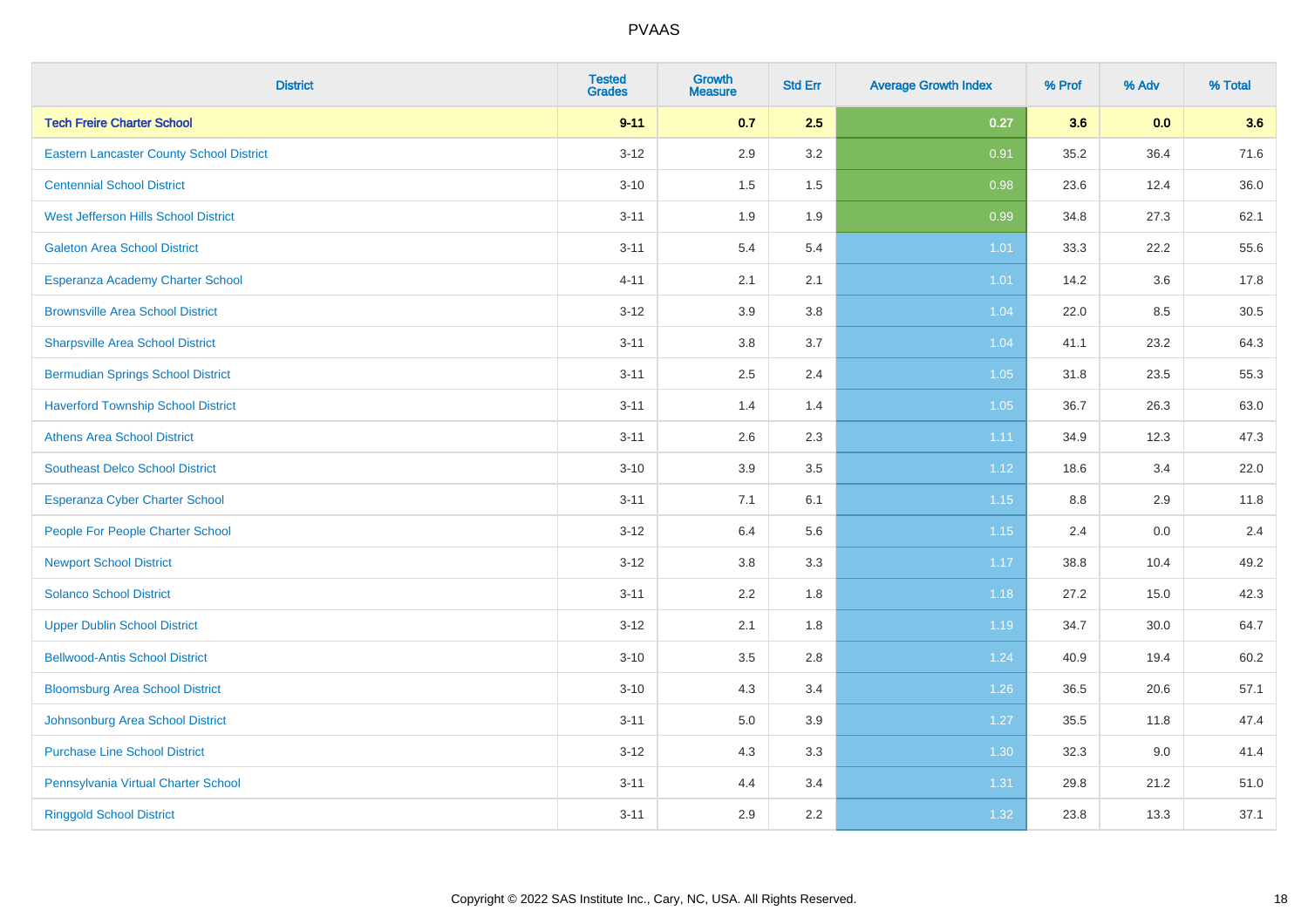| <b>District</b>                                | <b>Tested</b><br><b>Grades</b> | Growth<br><b>Measure</b> | <b>Std Err</b> | <b>Average Growth Index</b> | % Prof | % Adv | % Total |
|------------------------------------------------|--------------------------------|--------------------------|----------------|-----------------------------|--------|-------|---------|
| <b>Tech Freire Charter School</b>              | $9 - 11$                       | 0.7                      | 2.5            | 0.27                        | 3.6    | 0.0   | 3.6     |
| <b>Keystone School District</b>                | $3 - 11$                       | 7.8                      | 5.7            | 1.37                        | 35.0   | 45.0  | 80.0    |
| Philipsburg-Osceola Area School District       | $3 - 11$                       | 4.1                      | 3.0            | 1.37                        | 22.5   | 16.2  | 38.8    |
| <b>Chestnut Ridge School District</b>          | $3 - 12$                       | 4.0                      | 2.9            | 1.38                        | 33.2   | 11.0  | 44.2    |
| <b>Conemaugh Township Area School District</b> | $3 - 12$                       | 4.8                      | 3.5            | 1.39                        | 30.9   | 27.8  | 58.8    |
| <b>Western Wayne School District</b>           | $3 - 11$                       | 3.6                      | 2.6            | 1.39                        | 30.8   | 16.2  | 47.0    |
| <b>Mastery Charter School - Thomas Campus</b>  | $3 - 10$                       | 7.9                      | 5.7            | 1.39                        | 12.5   | 0.0   | 12.5    |
| <b>Midd-West School District</b>               | $3 - 11$                       | 3.6                      | 2.6            | 1.42                        | 28.6   | 25.0  | 53.6    |
| <b>Conestoga Valley School District</b>        | $3 - 11$                       | 2.4                      | 1.7            | 1.43                        | 35.0   | 23.5  | 58.5    |
| Susquehanna Township School District           | $3 - 12$                       | 3.9                      | 2.7            | 1.45                        | 19.0   | 13.1  | 32.0    |
| <b>Northern Potter School District</b>         | $3-12$                         | 6.8                      | 4.6            | 1.48                        | 30.6   | 11.1  | 41.7    |
| <b>South Western School District</b>           | $3 - 12$                       | 2.5                      | 1.7            | 1.48                        | 36.2   | 19.7  | 55.9    |
| <b>Smethport Area School District</b>          | $3 - 12$                       | 5.8                      | 3.8            | 1.52                        | 24.6   | 20.0  | 44.6    |
| <b>Gateway School District</b>                 | $3 - 11$                       | 3.1                      | 2.0            | 1.55                        | 35.7   | 18.5  | 54.2    |
| <b>Fort Leboeuf School District</b>            | $3 - 11$                       | 3.5                      | 2.2            | 1.58                        | 32.0   | 16.8  | 48.8    |
| <b>Salisbury Township School District</b>      | $3 - 11$                       | 5.8                      | 3.6            | 1.62                        | 24.4   | 12.6  | 37.0    |
| <b>Halifax Area School District</b>            | $3 - 11$                       | 5.8                      | 3.5            | 1.64                        | 32.1   | 18.9  | 50.9    |
| Dr Robert Ketterer Charter School Inc          | $6 - 12$                       | 7.1                      | 4.3            | 1.66                        | 7.3    | 1.7   | 9.0     |
| <b>Waynesboro Area School District</b>         | $3 - 12$                       | 3.0                      | 1.8            | 1.67                        | 26.0   | 23.5  | 49.5    |
| <b>West Shore School District</b>              | $3-12$                         | 2.2                      | 1.3            | 1.68                        | 31.8   | 15.2  | 47.1    |
| <b>Penn-Trafford School District</b>           | $3 - 11$                       | 2.9                      | 1.8            | 1.68                        | 46.3   | 26.2  | 72.5    |
| <b>Port Allegany School District</b>           | $3 - 11$                       | 6.5                      | 3.7            | 1.74                        | 26.4   | 11.3  | 37.7    |
| Multicultural Academy Charter School           | $9 - 11$                       | 6.0                      | 3.4            | 1.77                        | 12.3   | 0.0   | 12.3    |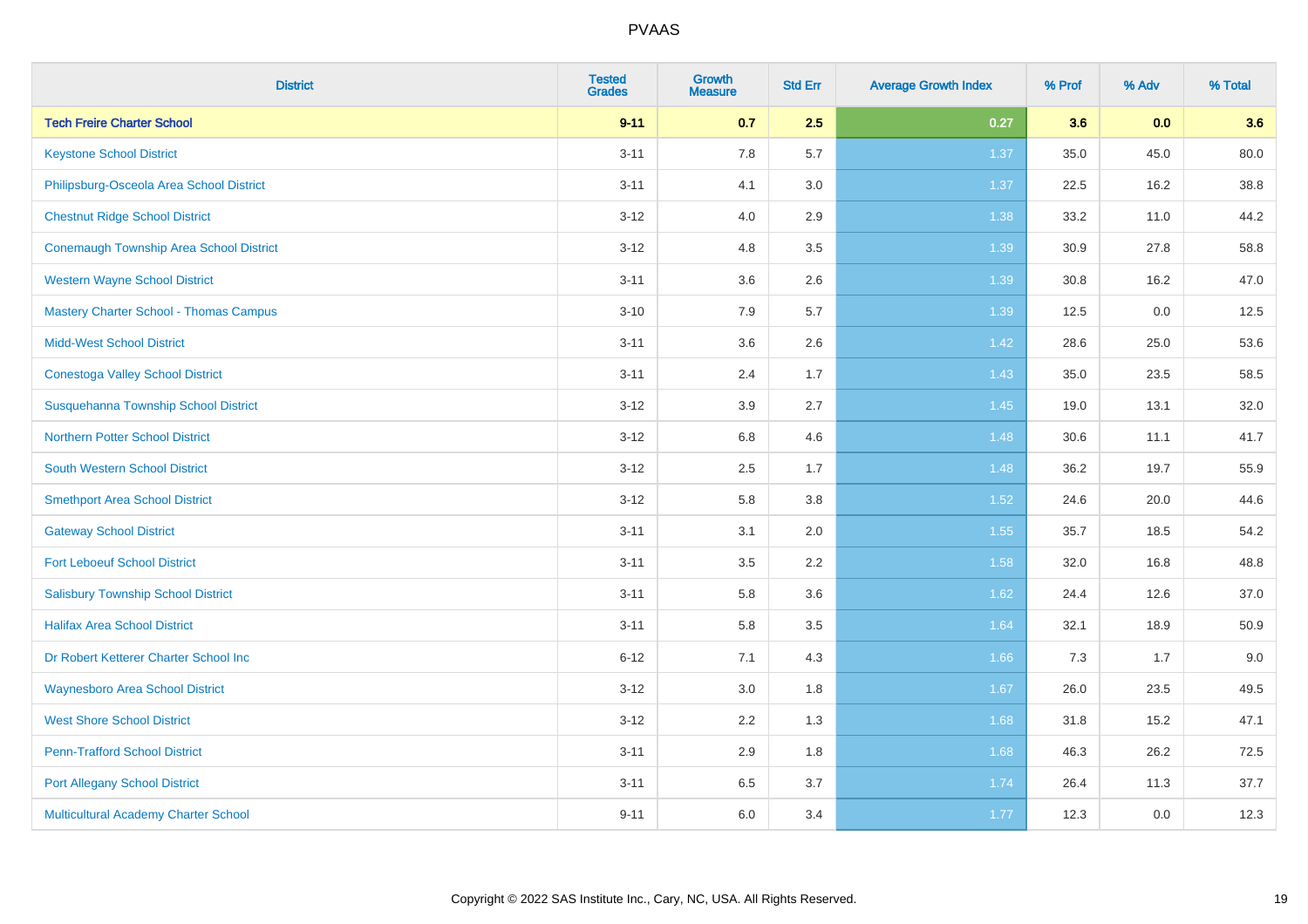| <b>District</b>                               | <b>Tested</b><br><b>Grades</b> | <b>Growth</b><br><b>Measure</b> | <b>Std Err</b> | <b>Average Growth Index</b> | % Prof | % Adv | % Total |
|-----------------------------------------------|--------------------------------|---------------------------------|----------------|-----------------------------|--------|-------|---------|
| <b>Tech Freire Charter School</b>             | $9 - 11$                       | 0.7                             | 2.5            | 0.27                        | 3.6    | 0.0   | 3.6     |
| <b>Wyalusing Area School District</b>         | $3 - 12$                       | 5.7                             | 3.2            | 1.78                        | 38.6   | 12.9  | 51.4    |
| Leechburg Area School District                | $3 - 11$                       | 7.0                             | 3.9            | 1.79                        | 37.7   | 4.9   | 42.6    |
| Mt Lebanon School District                    | $3 - 11$                       | 2.4                             | 1.3            | 1.79                        | 39.3   | 37.4  | 76.8    |
| <b>Sayre Area School District</b>             | $3 - 11$                       | 5.8                             | 3.2            | 1.81                        | 30.3   | 21.0  | 51.3    |
| <b>Perkiomen Valley School District</b>       | $3 - 11$                       | 2.7                             | 1.5            | 1.83                        | 35.0   | 25.3  | 60.3    |
| <b>Central Valley School District</b>         | $3 - 10$                       | 4.7                             | 2.6            | 1.83                        | 37.8   | 18.5  | 56.3    |
| <b>Eastern Lebanon County School District</b> | $3 - 11$                       | 4.0                             | 2.1            | 1.89                        | 23.5   | 11.5  | 35.0    |
| <b>United School District</b>                 | $3 - 11$                       | 6.3                             | 3.3            | 1.89                        | 38.8   | 16.3  | 55.0    |
| <b>Spring Grove Area School District</b>      | $3 - 11$                       | $3.9\,$                         | 2.0            | 1.90                        | 30.0   | 23.0  | 53.0    |
| <b>Oswayo Valley School District</b>          | $3 - 12$                       | 9.9                             | 5.1            | 1.93                        | 26.5   | 44.1  | 70.6    |
| <b>South Middleton School District</b>        | $3 - 11$                       | 4.4                             | 2.2            | 1.95                        | 31.1   | 16.4  | 47.5    |
| Pennsylvania Distance Learning Charter School | $3 - 12$                       | $6.8\,$                         | 3.4            | 1.99                        | 19.8   | 6.2   | 25.9    |
| <b>Benton Area School District</b>            | $3 - 10$                       | 8.1                             | 4.0            | 2.01                        | 35.7   | 28.6  | 64.3    |
| <b>Keystone Central School District</b>       | $3 - 11$                       | 3.6                             | 1.8            | 2.04                        | 27.1   | 14.6  | 41.8    |
| Northampton Area School District              | $3 - 11$                       | 3.2                             | 1.5            | 2.05                        | 29.8   | 17.9  | 47.7    |
| Northeastern York School District             | $3 - 11$                       | $3.8\,$                         | 1.8            | 2.11                        | 32.7   | 21.0  | 53.7    |
| <b>Muncy School District</b>                  | $3 - 11$                       | 6.9                             | 3.3            | 2.12                        | 37.6   | 18.8  | 56.4    |
| <b>Mckeesport Area School District</b>        | $3 - 12$                       | 4.6                             | 2.2            | 2.14                        | 21.1   | 4.4   | 25.5    |
| <b>Brookville Area School District</b>        | $3 - 11$                       | 6.8                             | 3.1            | 2.19                        | 46.1   | 14.6  | 60.7    |
| Mastery Charter School - Hardy Williams       | $3 - 11$                       | 6.6                             | 3.0            | 2.21                        | 24.7   | 1.2   | 25.9    |
| <b>Blue Ridge School District</b>             | $3 - 11$                       | 8.3                             | 3.7            | 2.24                        | 29.6   | 9.3   | 38.9    |
| <b>Wallingford-Swarthmore School District</b> | $3 - 10$                       | 5.0                             | 2.2            | 2.25                        | 33.3   | 37.1  | 70.4    |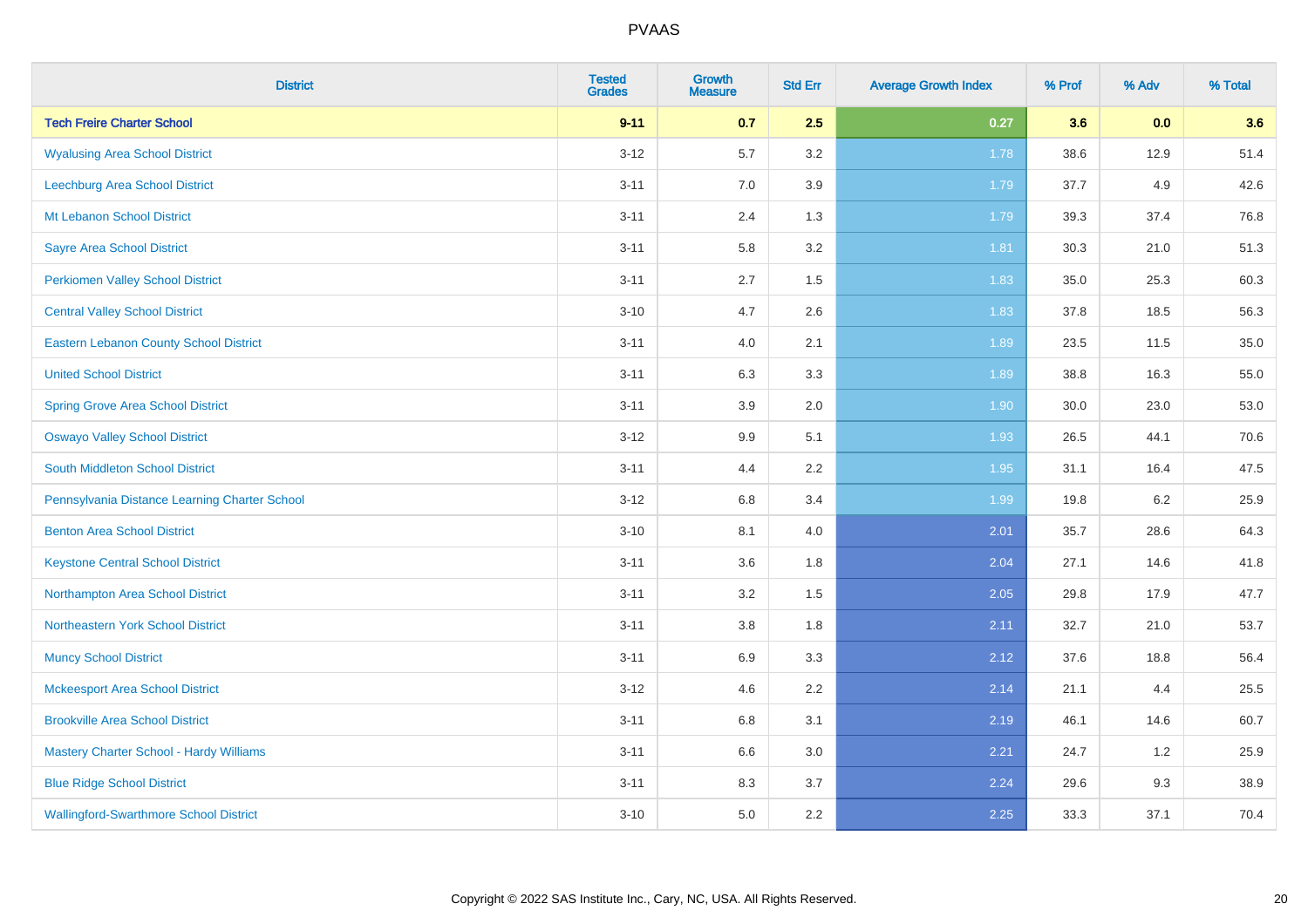| <b>District</b>                                    | <b>Tested</b><br><b>Grades</b> | <b>Growth</b><br><b>Measure</b> | <b>Std Err</b> | <b>Average Growth Index</b> | % Prof | % Adv | % Total |
|----------------------------------------------------|--------------------------------|---------------------------------|----------------|-----------------------------|--------|-------|---------|
| <b>Tech Freire Charter School</b>                  | $9 - 11$                       | 0.7                             | 2.5            | 0.27                        | 3.6    | 0.0   | 3.6     |
| <b>Glendale School District</b>                    | $3 - 10$                       | 7.9                             | 3.5            | 2.25                        | 42.6   | 9.3   | 51.8    |
| <b>East Pennsboro Area School District</b>         | $3 - 11$                       | 4.8                             | 2.1            | 2.26                        | 36.8   | 16.9  | 53.7    |
| <b>Brandywine Heights Area School District</b>     | $3 - 11$                       | 5.8                             | 2.6            | 2.27                        | 27.7   | 28.6  | 56.2    |
| Huntingdon Area School District                    | $3 - 11$                       | 5.8                             | 2.6            | 2.28                        | 27.8   | 17.4  | 45.2    |
| <b>Red Lion Area School District</b>               | $3 - 11$                       | 4.5                             | 1.9            | 2.31                        | 32.3   | 21.5  | 53.8    |
| <b>Bentworth School District</b>                   | $3 - 11$                       | 7.0                             | 3.0            | 2.36                        | 26.6   | 17.0  | 43.6    |
| Northern Lehigh School District                    | $3 - 12$                       | 6.1                             | 2.5            | 2.42                        | 21.4   | 18.0  | 39.3    |
| <b>Homer-Center School District</b>                | $3 - 11$                       | 8.8                             | 3.5            | 2.53                        | 38.0   | 17.7  | 55.8    |
| Northern Tioga School District                     | $3 - 12$                       | 6.8                             | 2.6            | 2.64                        | 25.0   | 16.9  | 41.9    |
| <b>Palisades School District</b>                   | $3 - 11$                       | 7.7                             | 2.9            | 2.66                        | 27.8   | 20.3  | 48.1    |
| <b>Commonwealth Charter Academy Charter School</b> | $3 - 10$                       | 4.2                             | 1.6            | 2.68                        | 27.0   | 15.6  | 42.5    |
| <b>Bedford Area School District</b>                | $3 - 11$                       | 6.4                             | 2.4            | 2.68                        | 31.0   | 20.6  | 51.6    |
| Saint Marys Area School District                   | $3 - 11$                       | 6.0                             | 2.2            | 2.69                        | 35.4   | 18.3  | 53.7    |
| <b>Crawford Central School District</b>            | $3 - 11$                       | 5.7                             | 2.1            | 2.71                        | 26.4   | 15.8  | 42.1    |
| <b>Tamaqua Area School District</b>                | $3-12$                         | 6.5                             | 2.4            | 2.72                        | 34.3   | 17.5  | 51.8    |
| <b>Donegal School District</b>                     | $3 - 12$                       | 5.9                             | 2.2            | 2.72                        | 34.1   | 23.1  | 57.2    |
| <b>Great Valley School District</b>                | $3 - 11$                       | 5.4                             | 2.0            | 2.77                        | 33.8   | 33.5  | 67.3    |
| <b>South Butler County School District</b>         | $3 - 10$                       | 6.3                             | 2.2            | 2.80                        | 37.8   | 19.2  | 57.0    |
| <b>Canton Area School District</b>                 | $3 - 11$                       | 8.4                             | 2.9            | 2.92                        | 13.8   | 23.0  | 36.8    |
| <b>Bald Eagle Area School District</b>             | $3 - 11$                       | 7.6                             | 2.5            | 3.00                        | 31.6   | 15.6  | 47.3    |
| <b>Line Mountain School District</b>               | $3 - 11$                       | 11.7                            | 3.9            | 3.01                        | 40.4   | 42.3  | 82.7    |
| <b>Lower Dauphin School District</b>               | $3 - 11$                       | 5.3                             | 1.8            | 3.03                        | 30.6   | 26.8  | 57.5    |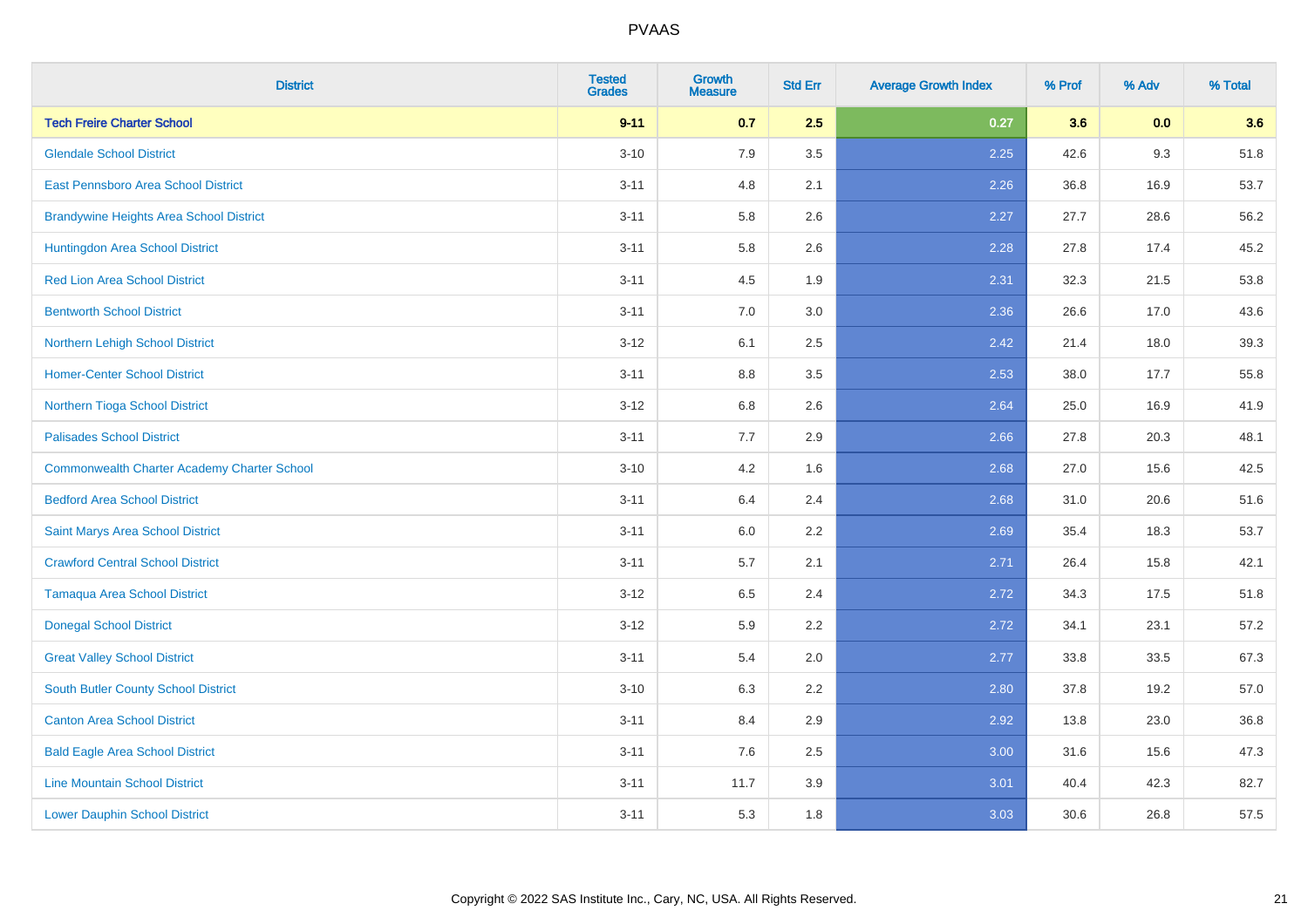| <b>District</b>                                 | <b>Tested</b><br><b>Grades</b> | <b>Growth</b><br><b>Measure</b> | <b>Std Err</b> | <b>Average Growth Index</b> | % Prof | % Adv | % Total |
|-------------------------------------------------|--------------------------------|---------------------------------|----------------|-----------------------------|--------|-------|---------|
| <b>Tech Freire Charter School</b>               | $9 - 11$                       | 0.7                             | 2.5            | 0.27                        | 3.6    | 0.0   | 3.6     |
| <b>Allegheny-Clarion Valley School District</b> | $3 - 10$                       | 12.3                            | 4.1            | 3.03                        | 33.3   | 19.0  | 52.4    |
| <b>Upper Perkiomen School District</b>          | $3 - 11$                       | 5.7                             | 1.9            | 3.04                        | 25.4   | 19.9  | 45.4    |
| <b>Kane Area School District</b>                | $3 - 10$                       | 8.8                             | 2.9            | 3.07                        | 31.4   | 19.8  | 51.2    |
| Capital Area School for the Arts Charter School | $9 - 11$                       | 14.2                            | 4.5            | 3.13                        | 27.5   | 30.0  | 57.5    |
| <b>Greenwood School District</b>                | $3 - 11$                       | 11.3                            | 3.6            | 3.14                        | 31.2   | 32.8  | 63.9    |
| 21st Century Cyber Charter School               | $6 - 12$                       | 6.6                             | 2.1            | 3.16                        | 29.0   | 21.8  | 50.8    |
| <b>Avon Grove Charter School</b>                | $3 - 11$                       | 9.8                             | 3.1            | 3.18                        | 32.4   | 26.0  | 58.4    |
| <b>Apollo-Ridge School District</b>             | $3 - 12$                       | 9.5                             | 3.0            | 3.23                        | 34.0   | 9.4   | 43.4    |
| <b>Penncrest School District</b>                | $3 - 11$                       | 6.0                             | 1.9            | 3.24                        | 31.1   | 16.9  | 48.0    |
| <b>Upper Dauphin Area School District</b>       | $3 - 11$                       | 16.5                            | 5.1            | 3.26                        | 37.5   | 26.8  | 64.3    |
| <b>Steel Valley School District</b>             | $3 - 11$                       | 11.1                            | 3.3            | 3.33                        | 34.8   | 10.1  | 44.9    |
| South Fayette Township School District          | $3 - 11$                       | 6.0                             | 1.8            | 3.33                        | 32.2   | 38.3  | 70.5    |
| <b>Bellefonte Area School District</b>          | $3 - 11$                       | 6.7                             | 2.0            | 3.34                        | 28.8   | 21.5  | 50.2    |
| <b>Conrad Weiser Area School District</b>       | $3 - 11$                       | 7.1                             | 2.1            | 3.34                        | 28.2   | 14.4  | 42.6    |
| <b>Kutztown Area School District</b>            | $3 - 12$                       | 9.3                             | 2.8            | 3.34                        | 38.5   | 14.6  | 53.2    |
| Wilmington Area School District                 | $3 - 11$                       | 11.1                            | 3.3            | 3.37                        | 29.8   | 26.2  | 56.0    |
| <b>Fairview School District</b>                 | $3 - 11$                       | 8.3                             | 2.4            | 3.43                        | 41.9   | 34.9  | 76.7    |
| <b>Mars Area School District</b>                | $3 - 10$                       | 6.6                             | 1.9            | 3.45                        | 36.7   | 32.4  | 69.1    |
| <b>North Pocono School District</b>             | $3 - 11$                       | 13.1                            | 3.7            | 3.54                        | 31.4   | 33.3  | 64.7    |
| <b>York Suburban School District</b>            | $3 - 11$                       | 7.4                             | 2.1            | 3.55                        | 24.9   | 31.2  | 56.1    |
| Oil City Area School District                   | $3 - 11$                       | 8.6                             | 2.4            | 3.56                        | 29.1   | 13.1  | 42.2    |
| <b>Tredyffrin-Easttown School District</b>      | $3 - 10$                       | 8.7                             | 2.4            | 3.57                        | 35.2   | 35.8  | 71.0    |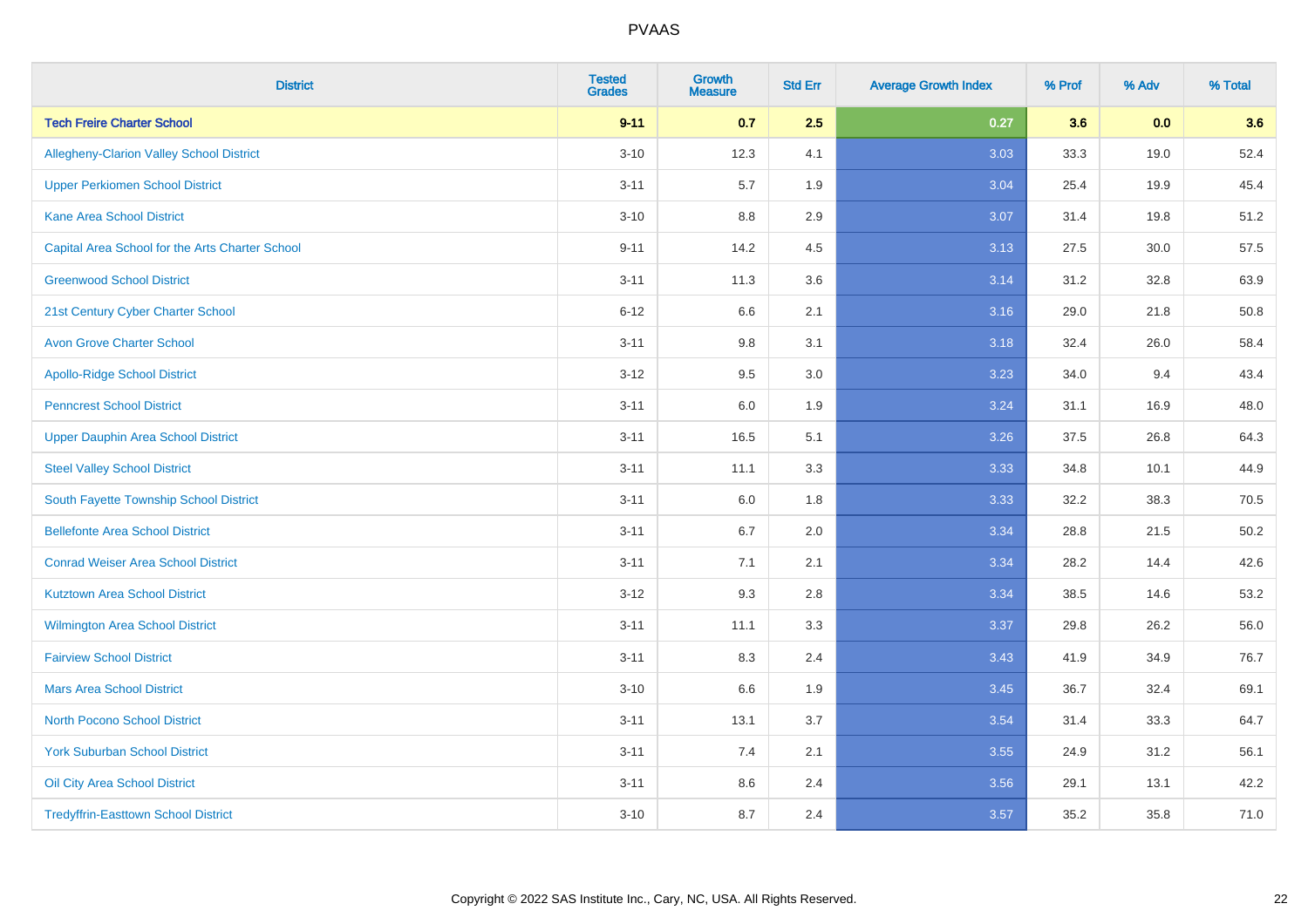| <b>District</b>                           | <b>Tested</b><br><b>Grades</b> | <b>Growth</b><br><b>Measure</b> | <b>Std Err</b> | <b>Average Growth Index</b> | % Prof | % Adv   | % Total |
|-------------------------------------------|--------------------------------|---------------------------------|----------------|-----------------------------|--------|---------|---------|
| <b>Tech Freire Charter School</b>         | $9 - 11$                       | 0.7                             | 2.5            | 0.27                        | 3.6    | 0.0     | 3.6     |
| <b>William Penn School District</b>       | $3 - 12$                       | 7.0                             | 1.9            | 3.61                        | 14.0   | $7.2\,$ | 21.3    |
| <b>Reading School District</b>            | $3 - 11$                       | 4.3                             | 1.2            | 3.71                        | 16.8   | $6.0\,$ | 22.8    |
| <b>Spring Cove School District</b>        | $3 - 11$                       | 9.1                             | 2.4            | 3.77                        | 31.8   | 25.4    | 57.1    |
| <b>Dover Area School District</b>         | $3 - 12$                       | 7.1                             | 1.9            | 3.78                        | 33.0   | 18.7    | 51.7    |
| <b>Hampton Township School District</b>   | $3 - 11$                       | 7.4                             | 2.0            | 3.79                        | 37.9   | 39.2    | 77.0    |
| <b>Juniata County School District</b>     | $3-12$                         | 7.7                             | 2.0            | 3.81                        | 22.9   | 18.9    | 41.8    |
| <b>Hazleton Area School District</b>      | $3 - 11$                       | 6.0                             | 1.6            | 3.85                        | 20.5   | 9.0     | 29.5    |
| <b>Warrior Run School District</b>        | $3 - 11$                       | 10.5                            | 2.7            | 3.86                        | 34.1   | 16.8    | 50.9    |
| <b>Dallas School District</b>             | $3 - 11$                       | 8.1                             | 2.1            | 3.87                        | 32.4   | 22.4    | 54.8    |
| <b>Phoenixville Area School District</b>  | $3 - 11$                       | 7.3                             | 1.8            | 3.96                        | 32.3   | 27.6    | 59.8    |
| Abington Heights School District          | $3 - 11$                       | 6.7                             | 1.7            | 4.00                        | 33.8   | 31.7    | 65.5    |
| <b>Radnor Township School District</b>    | $3 - 12$                       | $7.5\,$                         | 1.9            | 4.03                        | 33.0   | 38.3    | 71.3    |
| Downingtown Area School District          | $3 - 11$                       | 4.4                             | 1.1            | 4.06                        | 30.1   | 32.0    | 62.2    |
| <b>Ephrata Area School District</b>       | $3 - 11$                       | 6.8                             | 1.7            | 4.08                        | 31.6   | 17.1    | 48.8    |
| <b>Valley View School District</b>        | $3 - 11$                       | 9.3                             | 2.2            | 4.18                        | 26.6   | 23.1    | 49.7    |
| <b>Elizabethtown Area School District</b> | $3-12$                         | 7.1                             | 1.7            | 4.19                        | 36.4   | 27.6    | 64.0    |
| <b>Laurel School District</b>             | $3 - 11$                       | 13.0                            | 3.1            | 4.19                        | 30.3   | 15.7    | 46.1    |
| Pennsylvania Leadership Charter School    | $3 - 11$                       | 8.0                             | 1.9            | 4.22                        | 33.1   | 27.8    | 60.9    |
| <b>Wallenpaupack Area School District</b> | $3 - 11$                       | 8.8                             | 2.1            | 4.28                        | 28.5   | 18.9    | 47.4    |
| Maritime Academy Charter School           | $3 - 10$                       | 13.2                            | 3.1            | 4.29                        | 24.0   | 1.3     | 25.3    |
| <b>Coudersport Area School District</b>   | $3 - 11$                       | 14.8                            | 3.4            | 4.33                        | 34.7   | 28.0    | 62.7    |
| <b>West Allegheny School District</b>     | $3-12$                         | 8.6                             | 2.0            | 4.34                        | 37.3   | 27.2    | 64.5    |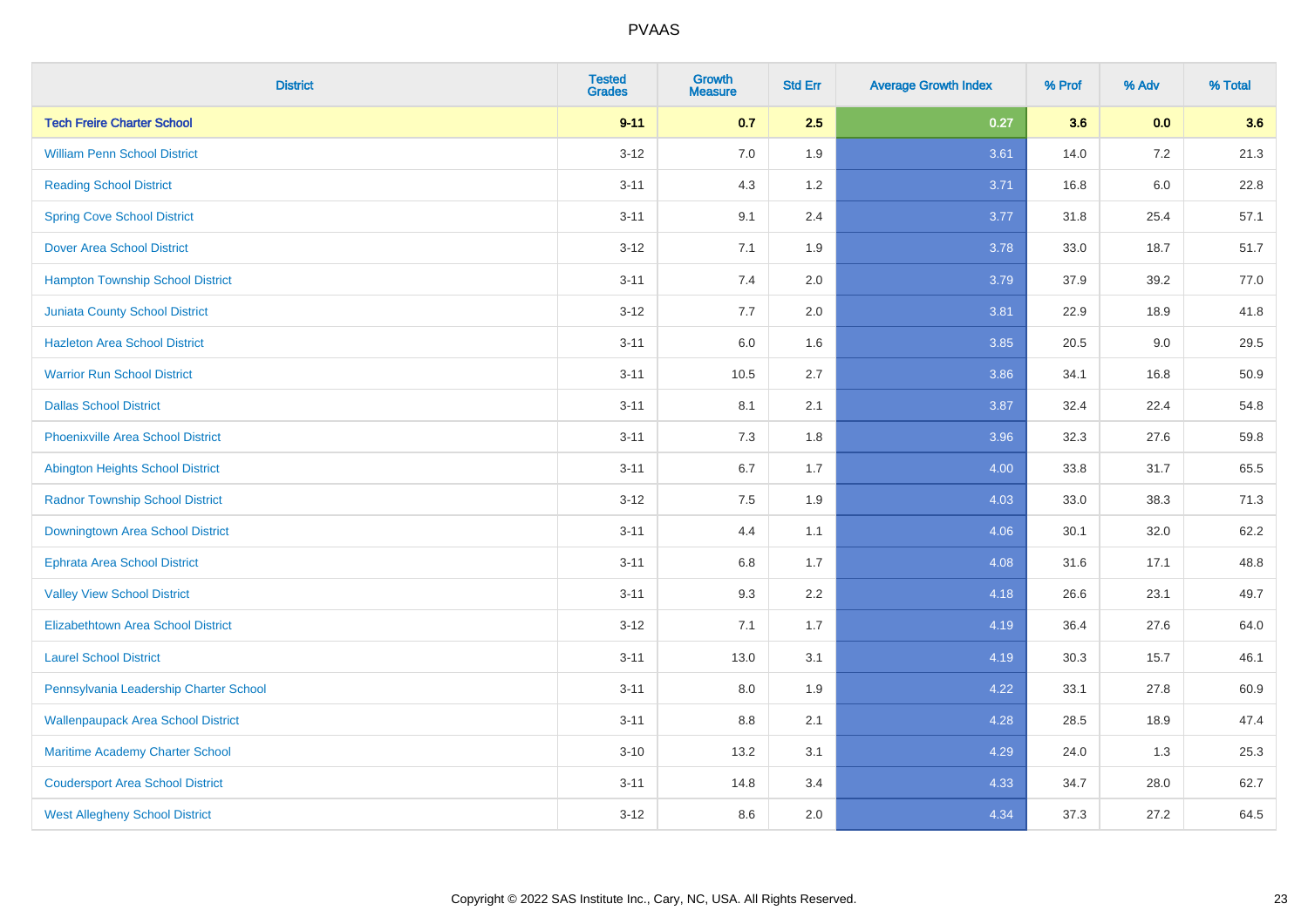| <b>District</b>                                | <b>Tested</b><br><b>Grades</b> | <b>Growth</b><br><b>Measure</b> | <b>Std Err</b> | <b>Average Growth Index</b> | % Prof | % Adv | % Total |
|------------------------------------------------|--------------------------------|---------------------------------|----------------|-----------------------------|--------|-------|---------|
| <b>Tech Freire Charter School</b>              | $9 - 11$                       | 0.7                             | 2.5            | 0.27                        | 3.6    | 0.0   | 3.6     |
| <b>Lower Moreland Township School District</b> | $3 - 11$                       | 8.7                             | 2.0            | 4.35                        | 38.2   | 33.2  | 71.4    |
| <b>Pennsbury School District</b>               | $3 - 11$                       | 5.6                             | 1.3            | 4.38                        | 37.7   | 27.7  | 65.4    |
| <b>Montrose Area School District</b>           | $3 - 10$                       | 12.3                            | 2.8            | 4.41                        | 37.8   | 28.9  | 66.7    |
| <b>Conewago Valley School District</b>         | $3 - 12$                       | 7.6                             | 1.7            | 4.46                        | 41.3   | 19.4  | 60.6    |
| Northern York County School District           | $3 - 11$                       | 8.4                             | 1.8            | 4.63                        | 24.3   | 23.1  | 47.4    |
| <b>Stroudsburg Area School District</b>        | $3 - 11$                       | 7.5                             | 1.6            | 4.70                        | 30.4   | 18.3  | 48.7    |
| <b>West Perry School District</b>              | $3 - 11$                       | 11.0                            | 2.3            | 4.76                        | 26.9   | 20.5  | 47.4    |
| <b>Lakeland School District</b>                | $3 - 11$                       | 13.3                            | 2.8            | 4.80                        | 22.2   | 21.2  | 43.4    |
| <b>Penn Manor School District</b>              | $3 - 11$                       | 7.1                             | 1.5            | 4.82                        | 26.7   | 20.5  | 47.2    |
| <b>Iroquois School District</b>                | $3 - 11$                       | 13.6                            | 2.8            | 4.83                        | 33.3   | 16.0  | 49.4    |
| <b>Lehighton Area School District</b>          | $3 - 11$                       | 11.4                            | 2.4            | 4.84                        | 30.5   | 24.9  | 55.3    |
| <b>Belle Vernon Area School District</b>       | $3 - 11$                       | 11.1                            | 2.3            | 4.88                        | 31.6   | 25.4  | 57.1    |
| <b>Quaker Valley School District</b>           | $3 - 11$                       | 12.2                            | 2.5            | 4.90                        | 39.5   | 26.4  | 65.9    |
| <b>Easton Area School District</b>             | $3 - 12$                       | 6.3                             | 1.3            | 4.91                        | 24.1   | 13.0  | 37.1    |
| <b>Berlin Brothersvalley School District</b>   | $3 - 11$                       | 19.6                            | 4.0            | 4.93                        | 28.3   | 41.3  | 69.6    |
| <b>Pennridge School District</b>               | $3 - 10$                       | 7.4                             | 1.5            | 5.10                        | 32.0   | 27.6  | 59.6    |
| Pen Argyl Area School District                 | $3 - 12$                       | 12.8                            | 2.5            | 5.10                        | 28.5   | 23.8  | 52.3    |
| <b>Fleetwood Area School District</b>          | $3 - 10$                       | 10.4                            | 2.0            | 5.19                        | 31.7   | 25.8  | 57.5    |
| <b>West Branch Area School District</b>        | $3 - 11$                       | 17.0                            | 3.3            | 5.20                        | 47.1   | 19.1  | 66.2    |
| <b>Cornwall-Lebanon School District</b>        | $3 - 11$                       | 8.2                             | 1.6            | 5.24                        | 28.0   | 20.5  | 48.6    |
| <b>Avon Grove School District</b>              | $3 - 10$                       | 7.6                             | 1.4            | 5.29                        | 33.7   | 33.2  | 67.0    |
| Penns Valley Area School District              | $3 - 12$                       | 14.1                            | 2.6            | 5.33                        | 29.6   | 23.3  | 52.9    |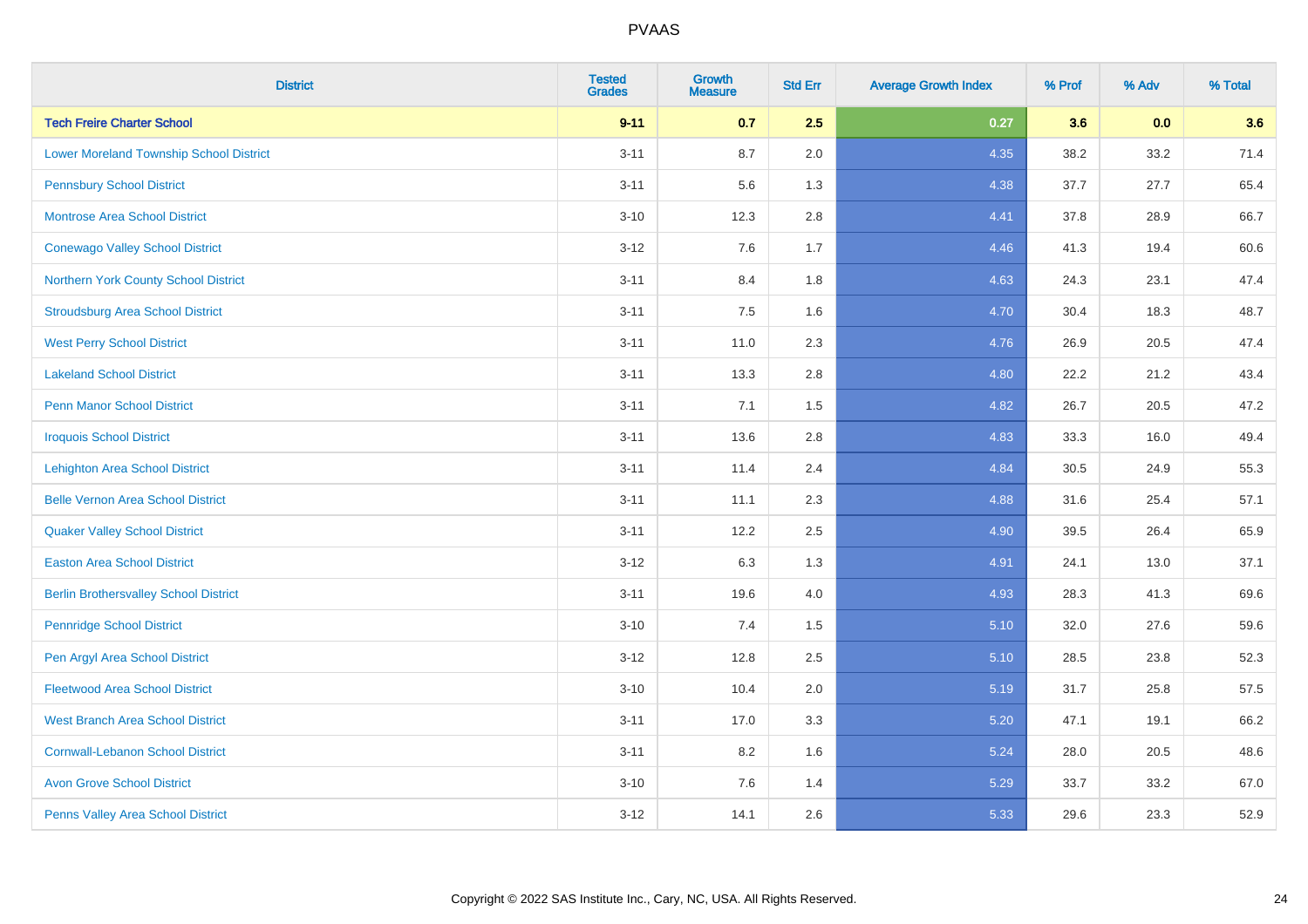| <b>District</b>                           | <b>Tested</b><br><b>Grades</b> | <b>Growth</b><br><b>Measure</b> | <b>Std Err</b> | <b>Average Growth Index</b> | % Prof | % Adv | % Total |
|-------------------------------------------|--------------------------------|---------------------------------|----------------|-----------------------------|--------|-------|---------|
| <b>Tech Freire Charter School</b>         | $9 - 11$                       | 0.7                             | 2.5            | 0.27                        | 3.6    | 0.0   | 3.6     |
| Lake-Lehman School District               | $3 - 11$                       | 14.9                            | 2.8            | 5.34                        | 25.8   | 22.5  | 48.3    |
| <b>Pine-Richland School District</b>      | $3 - 11$                       | 9.3                             | 1.7            | 5.56                        | 42.3   | 35.8  | 78.1    |
| <b>Hermitage School District</b>          | $3 - 12$                       | 14.0                            | 2.5            | 5.59                        | 34.0   | 27.0  | 61.0    |
| Lampeter-Strasburg School District        | $3 - 12$                       | 11.0                            | 1.9            | 5.69                        | 35.4   | 32.3  | 67.7    |
| <b>Pequea Valley School District</b>      | $3 - 11$                       | 18.0                            | 3.1            | 5.74                        | 29.2   | 37.5  | 66.7    |
| <b>Harbor Creek School District</b>       | $3 - 11$                       | 13.4                            | 2.3            | 5.80                        | 34.5   | 40.7  | 75.2    |
| <b>Blue Mountain School District</b>      | $3 - 10$                       | 12.2                            | 2.1            | 5.81                        | 30.7   | 26.1  | 56.8    |
| <b>Punxsutawney Area School District</b>  | $3 - 11$                       | 15.8                            | 2.7            | 5.83                        | 18.6   | 29.0  | 47.6    |
| <b>Indiana Area School District</b>       | $3 - 11$                       | 12.0                            | 2.0            | 5.98                        | 30.0   | 30.4  | 60.3    |
| <b>Agora Cyber Charter School</b>         | $3 - 11$                       | 14.6                            | 2.4            | 6.03                        | 24.7   | 19.5  | 44.2    |
| <b>Franklin Regional School District</b>  | $3 - 11$                       | 11.3                            | 1.8            | 6.13                        | 30.0   | 35.0  | 65.0    |
| <b>Tuscarora School District</b>          | $3 - 11$                       | 13.4                            | 2.2            | 6.20                        | 37.1   | 26.3  | 63.4    |
| <b>Armstrong School District</b>          | $3 - 11$                       | 9.8                             | 1.6            | 6.22                        | 32.8   | 24.6  | 57.4    |
| <b>Cocalico School District</b>           | $3 - 11$                       | 12.3                            | 1.9            | 6.48                        | 28.2   | 32.3  | 60.5    |
| <b>Manheim Central School District</b>    | $3 - 11$                       | 12.8                            | 2.0            | 6.52                        | 27.8   | 35.4  | 63.2    |
| <b>Neshaminy School District</b>          | $3 - 11$                       | 8.6                             | 1.3            | 6.56                        | 31.3   | 23.9  | 55.2    |
| <b>Millcreek Township School District</b> | $3 - 11$                       | 9.1                             | 1.4            | 6.61                        | 34.5   | 30.1  | 64.6    |
| <b>Methacton School District</b>          | $3 - 11$                       | 11.0                            | 1.6            | 6.94                        | 36.0   | 33.6  | 69.6    |
| Camp Hill School District                 | $3 - 12$                       | 20.7                            | 2.9            | 7.00                        | 32.3   | 41.4  | 73.7    |
| <b>Whitehall-Coplay School District</b>   | $3 - 11$                       | 11.8                            | 1.7            | 7.06                        | 32.3   | 21.7  | 54.0    |
| <b>Upper Merion Area School District</b>  | $3 - 11$                       | 14.0                            | 2.0            | 7.15                        | 34.4   | 32.6  | 67.0    |
| <b>Danville Area School District</b>      | $3 - 11$                       | 18.4                            | 2.6            | 7.19                        | 32.0   | 46.1  | 78.1    |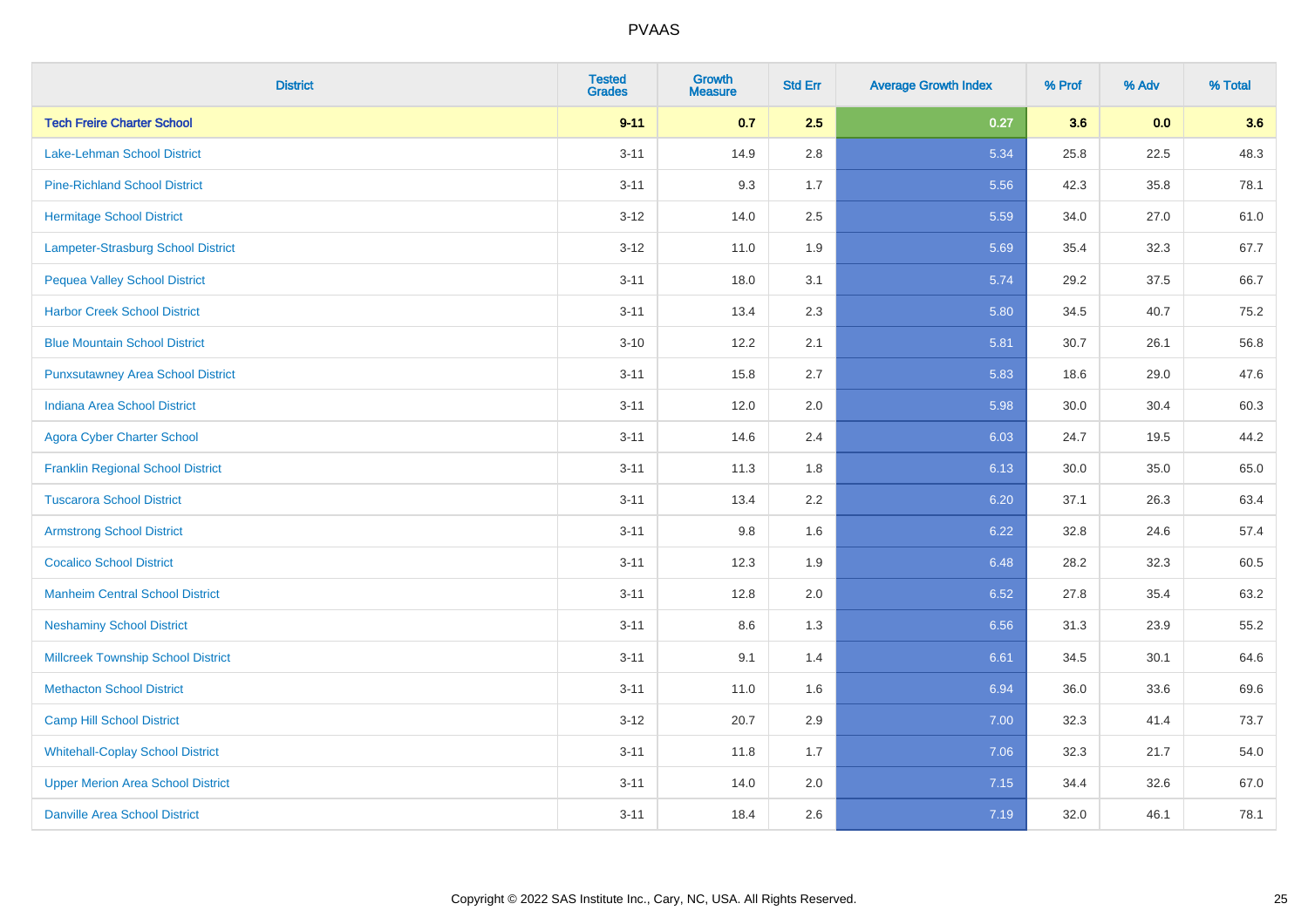| <b>District</b>                               | <b>Tested</b><br><b>Grades</b> | <b>Growth</b><br><b>Measure</b> | <b>Std Err</b> | <b>Average Growth Index</b> | % Prof | % Adv | % Total |
|-----------------------------------------------|--------------------------------|---------------------------------|----------------|-----------------------------|--------|-------|---------|
| <b>Tech Freire Charter School</b>             | $9 - 11$                       | 0.7                             | 2.5            | 0.27                        | 3.6    | 0.0   | 3.6     |
| <b>Mountain View School District</b>          | $3 - 11$                       | 24.2                            | 3.4            | 7.20                        | 45.8   | 37.3  | 83.0    |
| <b>Manheim Township School District</b>       | $3 - 12$                       | 10.9                            | 1.5            | 7.51                        | 30.9   | 31.0  | 61.9    |
| <b>East Penn School District</b>              | $3 - 11$                       | 8.9                             | 1.2            | 7.61                        | 32.8   | 26.4  | 59.2    |
| <b>Mifflin County School District</b>         | $3 - 11$                       | 12.3                            | 1.6            | 7.69                        | 35.1   | 15.1  | 50.3    |
| <b>Upper Saint Clair School District</b>      | $3 - 11$                       | 13.8                            | 1.8            | 7.86                        | 32.2   | 44.5  | 76.7    |
| <b>Peters Township School District</b>        | $3 - 11$                       | 14.1                            | 1.7            | 8.16                        | 35.2   | 41.6  | 76.8    |
| <b>Collegium Charter School</b>               | $3 - 10$                       | 21.2                            | 2.6            | 8.18                        | 25.4   | 16.4  | 41.8    |
| <b>Upper Darby School District</b>            | $3-12$                         | 11.2                            | 1.4            | 8.28                        | 23.8   | 11.8  | 35.6    |
| <b>Saucon Valley School District</b>          | $3 - 11$                       | 18.9                            | 2.2            | 8.48                        | 26.0   | 39.6  | 65.6    |
| <b>Southern York County School District</b>   | $3 - 11$                       | 15.5                            | 1.8            | 8.48                        | 37.6   | 29.2  | 66.8    |
| <b>Central York School District</b>           | $3-12$                         | 12.9                            | 1.5            | 8.64                        | 31.4   | 24.1  | 55.5    |
| <b>Marple Newtown School District</b>         | $3 - 11$                       | 20.6                            | 2.3            | 8.95                        | 31.1   | 42.7  | 73.8    |
| Palmyra Area School District                  | $3 - 11$                       | 16.2                            | 1.8            | 9.02                        | 38.8   | 34.0  | 72.8    |
| <b>Unionville-Chadds Ford School District</b> | $3 - 11$                       | 15.8                            | 1.7            | 9.12                        | 31.2   | 48.0  | 79.2    |
| <b>Wayne Highlands School District</b>        | $3 - 11$                       | 22.5                            | 2.5            | 9.16                        | 33.8   | 40.4  | 74.2    |
| Fox Chapel Area School District               | $3 - 11$                       | 17.6                            | 1.9            | 9.47                        | 22.9   | 52.0  | 74.9    |
| <b>Delaware Valley School District</b>        | $3 - 11$                       | 15.7                            | 1.6            | 9.62                        | 36.7   | 32.1  | 68.8    |
| New Hope-Solebury School District             | $3 - 11$                       | 28.8                            | 2.9            | 9.77                        | 31.6   | 50.0  | 81.6    |
| <b>Loyalsock Township School District</b>     | $3 - 12$                       | 26.7                            | 2.7            | 9.92                        | 36.8   | 35.1  | 71.9    |
| <b>Derry Township School District</b>         | $3 - 10$                       | 20.1                            | 2.0            | 10.20                       | 32.8   | 46.9  | 79.7    |
| <b>Hempfield School District</b>              | $3 - 11$                       | 13.4                            | 1.3            | 10.53                       | 29.9   | 36.8  | 66.7    |
| <b>Warwick School District</b>                | $3 - 11$                       | 21.7                            | 1.8            | 11.76                       | 27.7   | 36.3  | 64.0    |